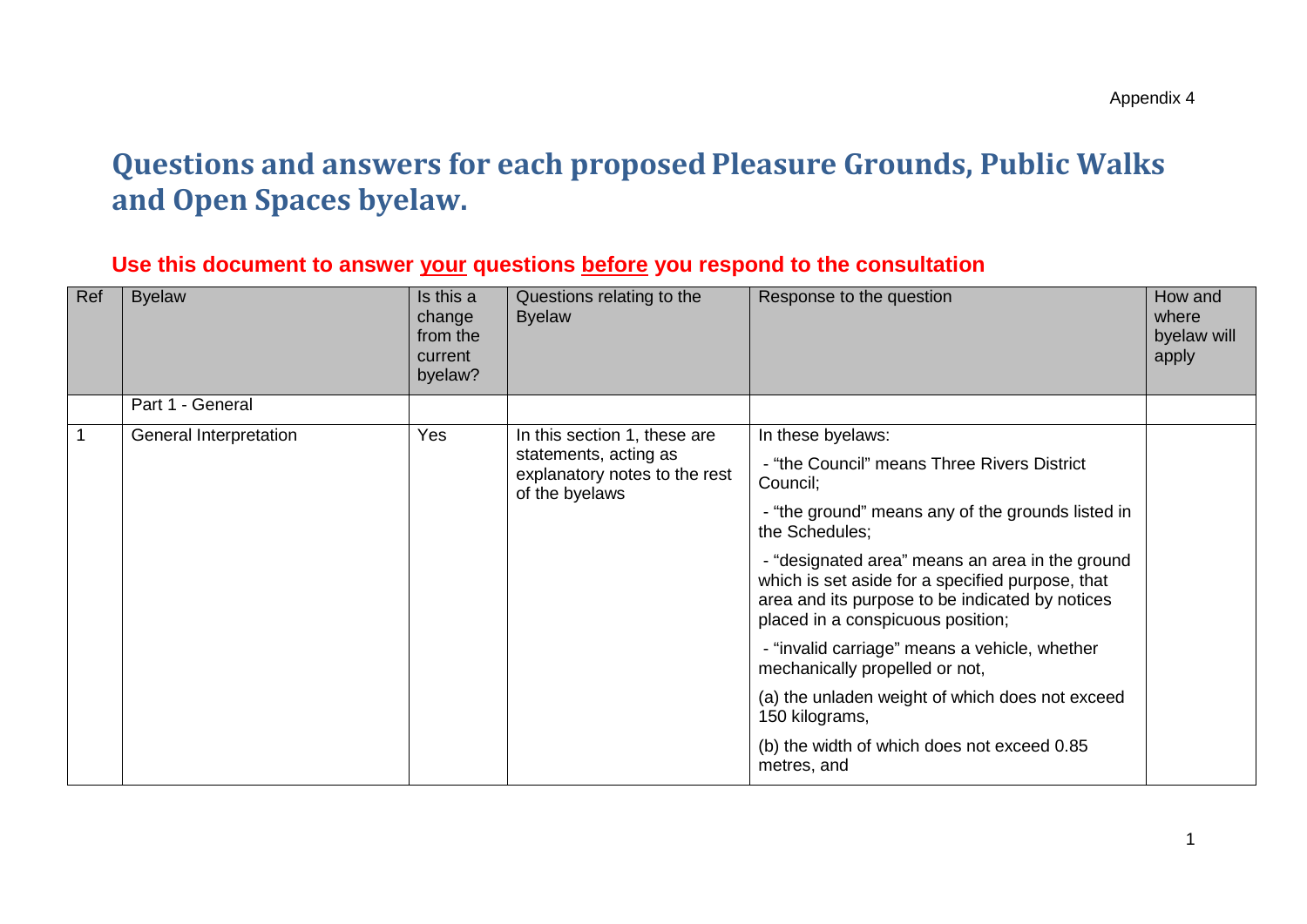| <b>Ref</b> | <b>Byelaw</b> | Is this a<br>change<br>from the<br>current<br>byelaw? | Questions relating to the<br><b>Byelaw</b> | Response to the question | How and<br>where<br>byelaw will<br>apply |
|------------|---------------|-------------------------------------------------------|--------------------------------------------|--------------------------|------------------------------------------|
|------------|---------------|-------------------------------------------------------|--------------------------------------------|--------------------------|------------------------------------------|

|    |                                                                                                                                                                                                               |                                                         | c) which has been constructed or adapted for use<br>for the carriage of a person suffering from a<br>disability, and used solely by such a person.                                          |                                                              |
|----|---------------------------------------------------------------------------------------------------------------------------------------------------------------------------------------------------------------|---------------------------------------------------------|---------------------------------------------------------------------------------------------------------------------------------------------------------------------------------------------|--------------------------------------------------------------|
| 2. | Application<br>These byelaws apply to all of the<br>grounds listed in Schedule 1 unless<br>otherwise stated.                                                                                                  |                                                         | These byelaws apply to all of the grounds listed in<br>Schedule 1 unless otherwise stated.                                                                                                  |                                                              |
| 3  | Opening times<br>(1) No vehicle shall enter or remain<br>in the ground except during<br>opening hours.                                                                                                        | Which sites have opening<br>hours?<br>How will we know? | Nearly all Three Rivers green spaces are fully<br>accessible to the public 24 hours a day 365 days<br>a year so there are no restrictions.<br>At the moment the only sites with opening and | This applies<br>to all sites<br>where<br>byelaws are<br>made |
|    | (2) "Opening hours" means the<br>days and times during which the<br>ground is open to the public and<br>which are indicated by a notice<br>placed in a conspicuous position at<br>the entrance to the ground. |                                                         | closing times is the Aquadrome and Leavesden<br>Country Park, where vehicular access is<br>restricted http://www.threerivers.gov.uk/egcl-<br>page/leisure-and-culture                       |                                                              |
|    | (3) Byelaw 3(1) applies only to the<br>grounds listed in Part 1 of<br>Schedule 2.                                                                                                                             |                                                         |                                                                                                                                                                                             |                                                              |
|    | Part 2                                                                                                                                                                                                        |                                                         |                                                                                                                                                                                             |                                                              |
|    | Protection of the ground, its<br>wildlife and the public                                                                                                                                                      |                                                         |                                                                                                                                                                                             |                                                              |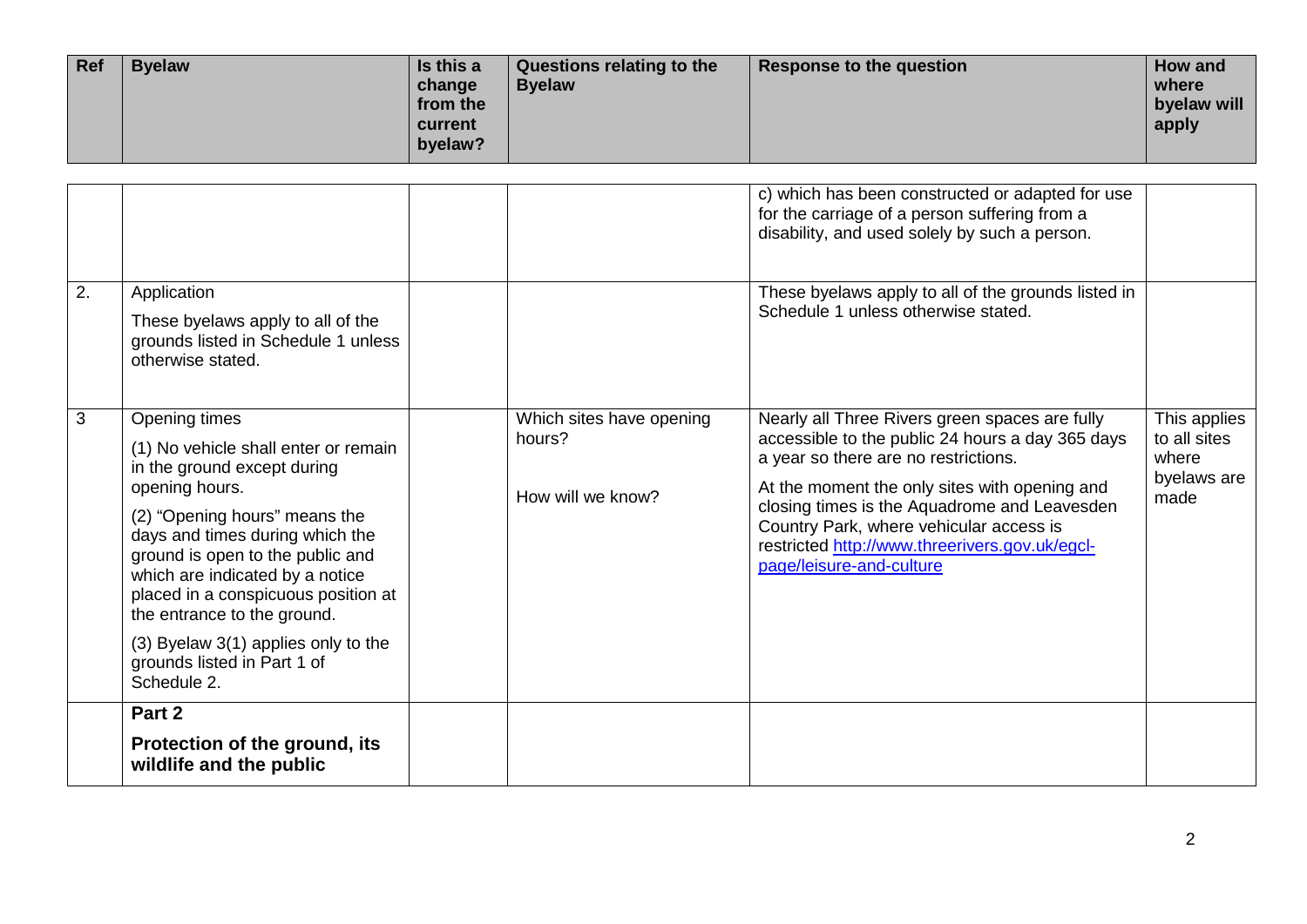| Ref | Is this a<br><b>Byelaw</b><br>change<br>from the<br>current<br>byelaw? | Questions relating to the<br><b>Byelaw</b> | Response to the question | How and<br>where<br>byelaw will<br>apply |
|-----|------------------------------------------------------------------------|--------------------------------------------|--------------------------|------------------------------------------|
|-----|------------------------------------------------------------------------|--------------------------------------------|--------------------------|------------------------------------------|

| $\overline{4}$ | <b>Interpretation of Part 2</b>                                                                                                                                                                                                                                                                                                                                                                                      |                             | In this section 4, these are<br>statements, acting as<br>explanatory notes to the rest<br>of Part 2                                                    | "Sky lantern" means any unmanned device which<br>relies on an open flame or other heat source to<br>heat air within it with the intention of causing it to<br>lift into the atmosphere                                                                                                                        |                                                              |
|----------------|----------------------------------------------------------------------------------------------------------------------------------------------------------------------------------------------------------------------------------------------------------------------------------------------------------------------------------------------------------------------------------------------------------------------|-----------------------------|--------------------------------------------------------------------------------------------------------------------------------------------------------|---------------------------------------------------------------------------------------------------------------------------------------------------------------------------------------------------------------------------------------------------------------------------------------------------------------|--------------------------------------------------------------|
| 5              | <b>Protection of structures and</b><br>plants<br>(1) No person shall without<br>reasonable excuse remove from or<br>displace within the ground:<br>any barrier, post, seat or<br>(a)<br>implement, or any part of a<br>structure or ornament provided for<br>use in the laying out or<br>maintenance of the ground; or<br>any stone, soil or turf or the<br>(b)<br>whole or any part of any plant,<br>shrub or tree. | See S3.iii                  | I volunteer with a group that<br>does maintenance work in a<br>park. Does this mean we will<br>have to stop?<br>Does this stop me metal-<br>detecting? | No. Though it is important that the Council agrees<br>the work that volunteers do - either through an<br>action plan or on a task-specific basis.<br>Yes. The council does not encourage metal<br>detecting. This can often leave divots and holes<br>and is especially unwelcomed in the nature<br>reserves. | This applies<br>to all sites<br>where<br>byelaws are<br>made |
| $\overline{5}$ | (2) No person shall walk on or ride,<br>drive or station a horse or any<br>vehicle over:                                                                                                                                                                                                                                                                                                                             | See S4;<br>S5.i and<br>S6.i | Does this apply in wild<br>spaces such as Croxley<br>Common Moor; you can't<br>help but step on plants here.                                           | We want people to enjoy parks and wild spaces<br>and go exploring. The byelaw is mainly designed<br>to prevent wilful damage to trees and of designed<br>features - flowerbeds, shrub beds etc - in more<br>formal settings and in Housing areas.                                                             | This applies<br>to all sites<br>where<br>byelaws are<br>made |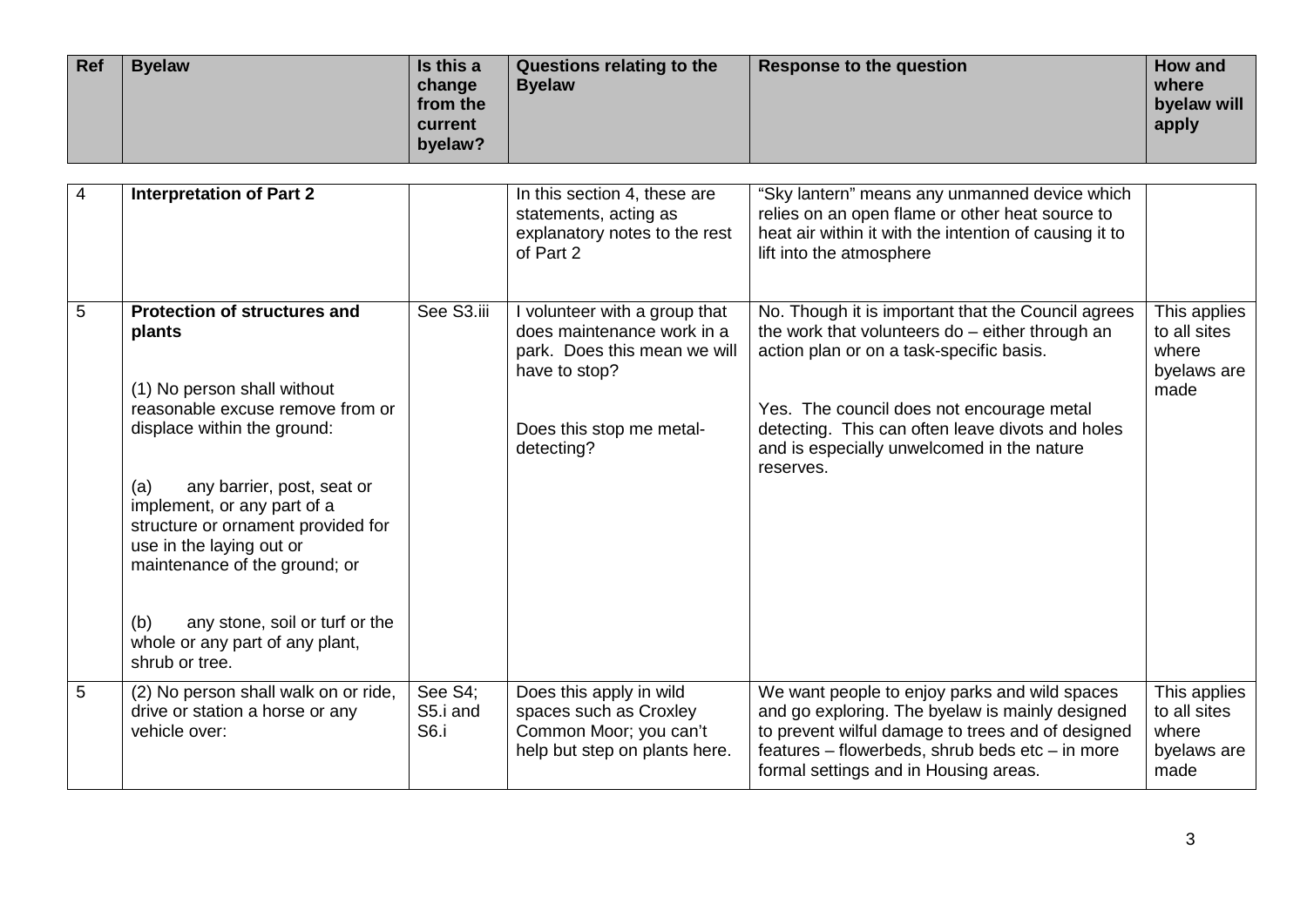| Ref | <b>Byelaw</b> | Is this a<br>change<br>from the<br>current<br>byelaw? | Questions relating to the<br><b>Byelaw</b> | Response to the question | How and<br>where<br>byelaw will<br>apply |
|-----|---------------|-------------------------------------------------------|--------------------------------------------|--------------------------|------------------------------------------|
|-----|---------------|-------------------------------------------------------|--------------------------------------------|--------------------------|------------------------------------------|

|   | any flower bed, shrub or<br>(a)<br>plant;<br>any ground in the course of<br>(b)<br>preparation as a flower bed or for<br>the growth of any tree, shrub or<br>plant; or<br>(c)<br>any part of the ground set<br>aside by the Council for the<br>renovation of turf or for other<br>landscaping purposes and<br>indicated by a notice conspicuously<br>displayed. |                                                                                                                                                 |                                                                                                                                                                                                                                                                                                                                                                                                                                                                                                                                      |                                                              |
|---|-----------------------------------------------------------------------------------------------------------------------------------------------------------------------------------------------------------------------------------------------------------------------------------------------------------------------------------------------------------------|-------------------------------------------------------------------------------------------------------------------------------------------------|--------------------------------------------------------------------------------------------------------------------------------------------------------------------------------------------------------------------------------------------------------------------------------------------------------------------------------------------------------------------------------------------------------------------------------------------------------------------------------------------------------------------------------------|--------------------------------------------------------------|
| 6 | <b>Unauthorised erection of</b><br><b>structures</b><br>No person shall without the<br>consent of the Council erect any<br>barrier, post, ride or swing, building<br>or any other structure.                                                                                                                                                                    | Can I use a gazebo for a<br>children's party?<br>What if I am organising an<br>event - how do I get consent<br>for structures relating to this? | Yes but you will need to complete the Hire of<br>Grounds form. This is for the safe management<br>and use of the green space.<br>http://www.threerivers.gov.uk/egcl-page/parks-<br>and-open-spaces<br>An event can be said to be an activity where the<br>wider public are invited and encouraged and/or<br>tickets are sold to take part. Events require the<br>consent of the Council. Any barriers or structures<br>etc should be agreed as part of that process.<br>http://www.threerivers.gov.uk/egcl-<br>page/temporary-events | This applies<br>to all sites<br>where<br>byelaws are<br>made |
|   |                                                                                                                                                                                                                                                                                                                                                                 | Does this include ropes                                                                                                                         |                                                                                                                                                                                                                                                                                                                                                                                                                                                                                                                                      |                                                              |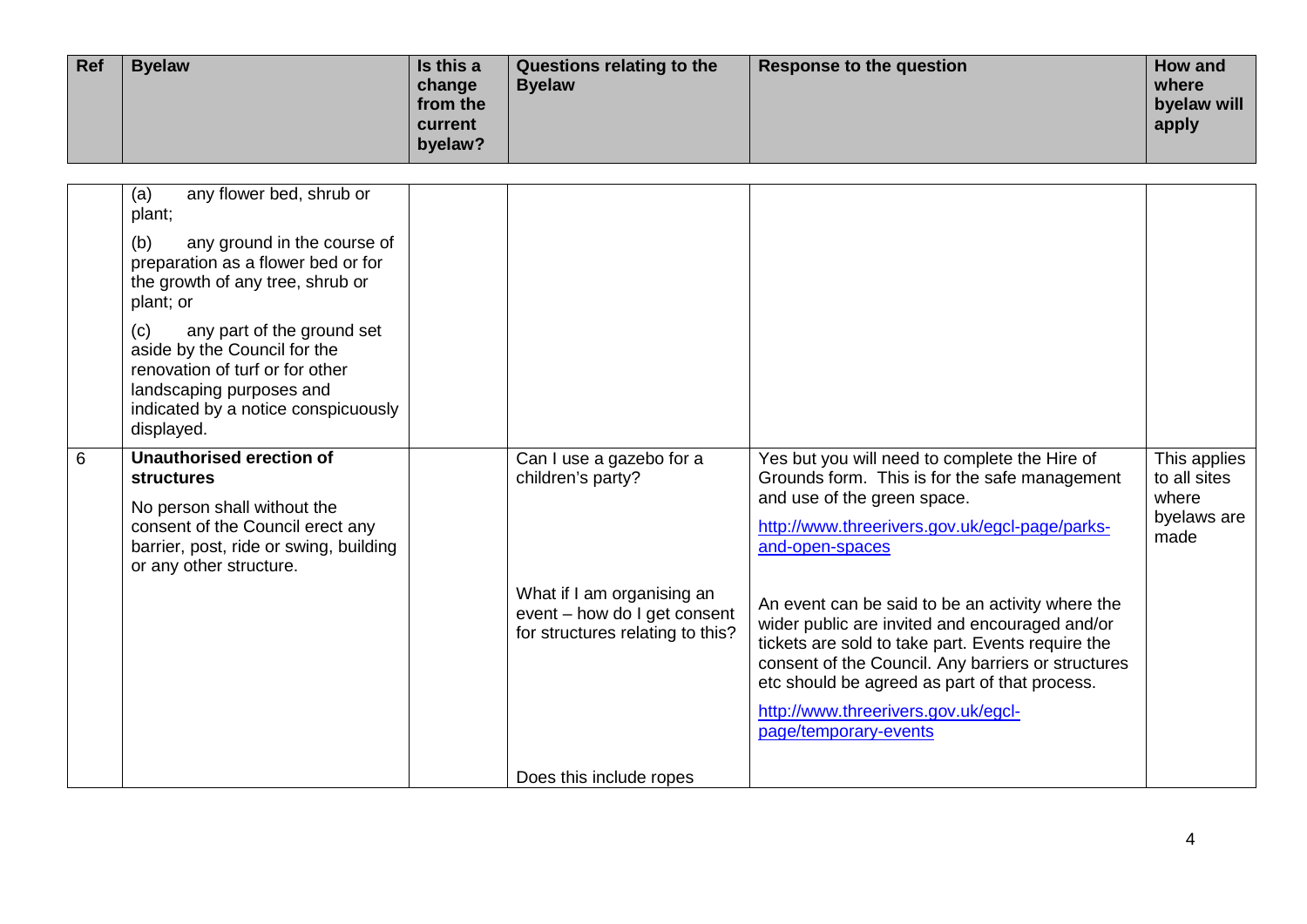| Ref | <b>Byelaw</b> | Is this a<br>change<br>from the<br>current<br>byelaw? | Questions relating to the<br><b>Byelaw</b> | Response to the question | How and<br>where<br>byelaw will<br>apply |
|-----|---------------|-------------------------------------------------------|--------------------------------------------|--------------------------|------------------------------------------|
|-----|---------------|-------------------------------------------------------|--------------------------------------------|--------------------------|------------------------------------------|

|                |                                                                                                                                                                                                                                                                                                                                                                         |                                           | swings in trees?                                                                | Yes. Rope swings from trees are potentially<br>dangerous and not permitted on Council land.<br>The Council will remove these if found.                                             |                                                              |
|----------------|-------------------------------------------------------------------------------------------------------------------------------------------------------------------------------------------------------------------------------------------------------------------------------------------------------------------------------------------------------------------------|-------------------------------------------|---------------------------------------------------------------------------------|------------------------------------------------------------------------------------------------------------------------------------------------------------------------------------|--------------------------------------------------------------|
| $\overline{7}$ | <b>Climbing</b><br>No person shall without reasonable<br>excuse climb any wall or fence in<br>or enclosing the ground, or any<br>tree, or any barrier, railing, post or<br>other structure.                                                                                                                                                                             | Original<br>Byelaw -<br>S <sub>3.ii</sub> | I will need to climb the stile to<br>access some sites, is this<br>permissible? | Yes, providing the stile is the permitted right of<br>way or route of access on to and from the land in<br>question                                                                | This applies<br>to all sites<br>where<br>byelaws are<br>made |
| 8              | Grazing<br>No person shall without the<br>consent of the Council turn out or<br>permit any animal for which he is<br>responsible to graze in the ground.                                                                                                                                                                                                                |                                           | How do I ask for consent?                                                       | Consent can be requested by contacting<br>enquiries@threerivsers.gov.uk<br>01923 726611<br>or Land.&ValuersRequests@ThreeRivers.gov.uk                                             | This applies<br>to all sites<br>where<br>byelaws are<br>made |
| 9              | <b>Protection of wildlife</b><br>No person shall kill, injure, take or<br>disturb any animal or wildlife, or<br>engage in hunting or shooting or<br>the setting of traps or the laying of<br>snares, or otherwise remove or<br>damage the habitat of any animal<br>or wildlife unless with the consent<br>of the Council by way of a licence<br>or other such approval. | Original<br>Byelaw -<br>S <sub>19</sub>   |                                                                                 | See the following websites for more<br>info: https://www.gov.uk/government/organisation<br>s/environment-agency<br>https://www.gov.uk/government/organisations/nat<br>ural-england | This applies<br>to all sites<br>where<br>byelaws are<br>made |
| 10             | <b>Gates</b>                                                                                                                                                                                                                                                                                                                                                            |                                           |                                                                                 | Simply ensure all gates are closed securely                                                                                                                                        | This applies                                                 |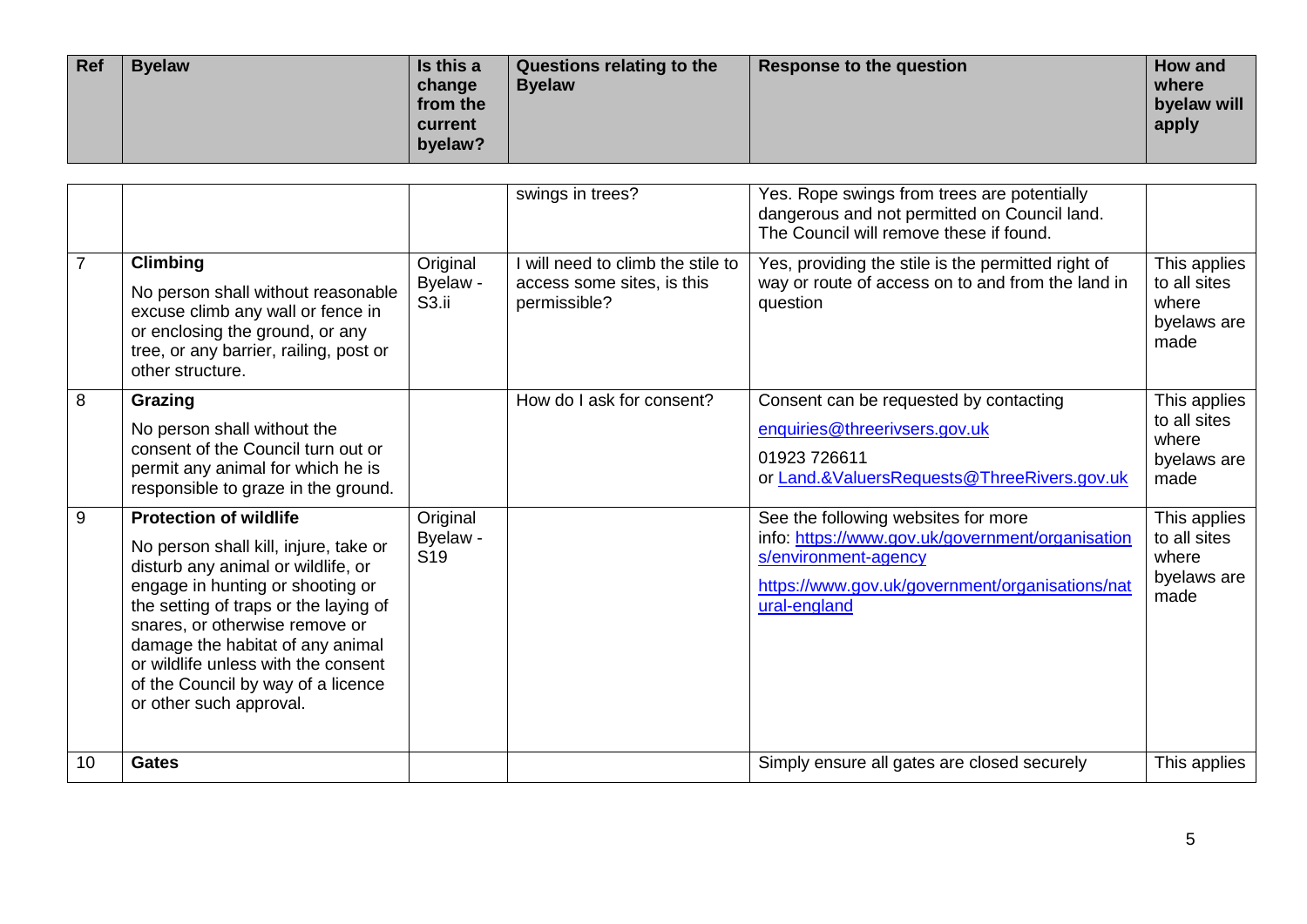| Ref | <b>Byelaw</b> | Is this a<br>change<br>from the<br>current<br>byelaw? | Questions relating to the<br><b>Byelaw</b> | Response to the question | How and<br>where<br>byelaw will<br>apply |
|-----|---------------|-------------------------------------------------------|--------------------------------------------|--------------------------|------------------------------------------|
|-----|---------------|-------------------------------------------------------|--------------------------------------------|--------------------------|------------------------------------------|

|    | No person shall leave open any<br>gate to which this byelaw applies<br>and which he has opened or<br>caused to be opened.                                          |                                                       |                                                                                                                                                                                                          | behind you.                                                                                                                                                                                                                                                                                                                     | to all sites<br>where<br>byelaws are<br>made                 |
|----|--------------------------------------------------------------------------------------------------------------------------------------------------------------------|-------------------------------------------------------|----------------------------------------------------------------------------------------------------------------------------------------------------------------------------------------------------------|---------------------------------------------------------------------------------------------------------------------------------------------------------------------------------------------------------------------------------------------------------------------------------------------------------------------------------|--------------------------------------------------------------|
| 11 | Camping<br>No person shall without the<br>consent of the Council erect a tent<br>or use a vehicle, caravan or any<br>other structure for the purpose of<br>camping | Original<br>Byelaw -<br>S <sub>17</sub> .i and<br>ij. | What is camping? Can we<br>put a tent up during the day<br>as a sun shade or for children<br>to play with or to use as<br>shelter if it rains?                                                           | This byelaw does not cover tents in parks and<br>open spaces erected during the day or evening<br>for recreational use.                                                                                                                                                                                                         | This applies<br>to all sites<br>where<br>byelaws are<br>made |
|    |                                                                                                                                                                    |                                                       |                                                                                                                                                                                                          | The use of the term 'camping' applied in the<br>byelaw carries its ordinary English meaning (as<br>set out in OED). There needs to be some<br>overnight residence where the occupant is<br>accommodated within an enclosed moveable<br>form of shelter.                                                                         |                                                              |
|    |                                                                                                                                                                    |                                                       |                                                                                                                                                                                                          | Overnight camping can only take place with the<br>consent of the council. Consent can be requested<br>by contacting enquiries@threerivers.gov.uk or<br>01923726611                                                                                                                                                              |                                                              |
|    |                                                                                                                                                                    |                                                       | Do you intend to give general<br>consent for camping in any of<br>the green spaces? That is,<br>will you ever allow camping<br>to take place without<br>somebody asking for the<br>Council's permission? | No, not currently. We do not think there are any<br>green spaces where it would be appropriate to<br>allow this. However we might issue short term<br>general consents, for example to cover specific<br>events, but only if a strong case were made that<br>this could happen without harming the enjoyment<br>of the park for |                                                              |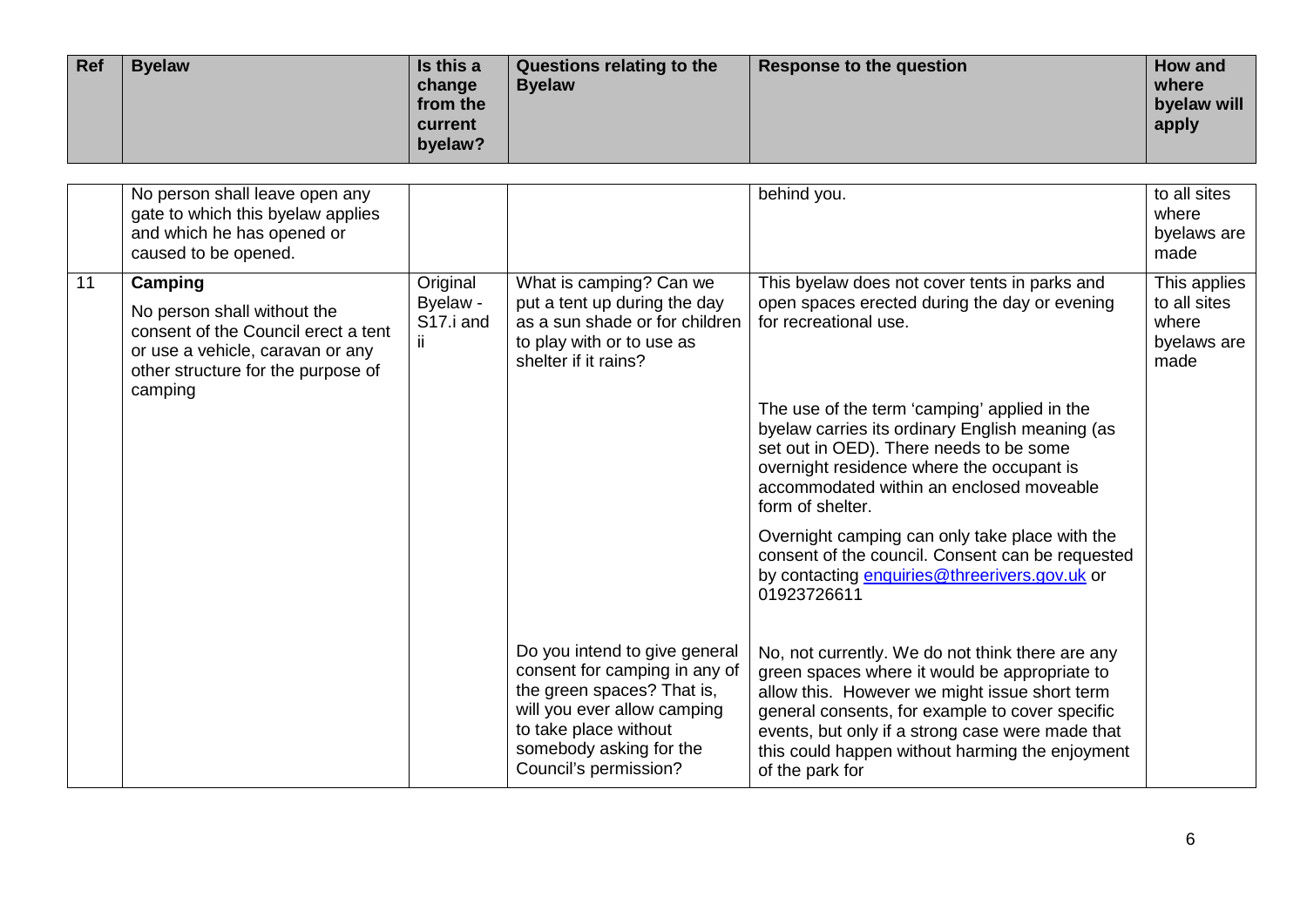| Ref | <b>Byelaw</b> | Is this a<br>change<br>from the<br>current<br>byelaw? | Questions relating to the<br><b>Byelaw</b> | Response to the question | How and<br>where<br>byelaw will<br>apply |
|-----|---------------|-------------------------------------------------------|--------------------------------------------|--------------------------|------------------------------------------|
|-----|---------------|-------------------------------------------------------|--------------------------------------------|--------------------------|------------------------------------------|

|    |                                                                                                                                                                                                                                                                                                                                         |                                                                | everyone. http://www.threerivers.gov.uk/egcl-<br>page/temporary-events                                                                                                                                                                                                                                                            |                                                              |
|----|-----------------------------------------------------------------------------------------------------------------------------------------------------------------------------------------------------------------------------------------------------------------------------------------------------------------------------------------|----------------------------------------------------------------|-----------------------------------------------------------------------------------------------------------------------------------------------------------------------------------------------------------------------------------------------------------------------------------------------------------------------------------|--------------------------------------------------------------|
| 12 | <b>Fires</b><br>(1) No person shall:<br>(a) light a fire or<br>(b) place, throw or drop a lighted<br>match or any other thing likely to<br>cause a fire.<br>(c) Release a lighted sky lantern<br>into the atmosphere.<br>(2) Byelaw 11(1) shall not apply to:<br>The lighting of a fire at any event<br>for which the Council has given |                                                                | Simply: No fires are allowed anywhere or at any<br>time; except where prior permission is granted by<br>the Council, via the Hire of Grounds<br>form: http://www.threerivers.gov.uk/egcl-<br>page/parks-and-open-spaces<br>In particular, the Council does not allow Sky<br>lanterns on its land                                  | This applies<br>to all sites<br>where<br>byelaws are<br>made |
|    | permission that fires may be lit.                                                                                                                                                                                                                                                                                                       |                                                                |                                                                                                                                                                                                                                                                                                                                   |                                                              |
| 13 | <b>Missiles</b><br>No person shall throw or use any<br>device to propel or discharge in the<br>ground any object which is liable to<br>cause injury to any other person.                                                                                                                                                                | Does this include footballs,<br>cricket balls or tennis balls? | The use of balls for playing games is a legitimate<br>recreational use of a park or green space<br>providing it is done in places that do not put<br>people at risk. It is sensible to suggest that<br>anyone using a hard (e.g. cricket) or heavy ball<br>does so out of the way of other park users and in<br>designated areas. | This applies<br>to all sites<br>where<br>byelaws are<br>made |
|    |                                                                                                                                                                                                                                                                                                                                         |                                                                | Yes. Obviously items such as javelins if not used<br>in an appropriate way are liable to cause injury                                                                                                                                                                                                                             |                                                              |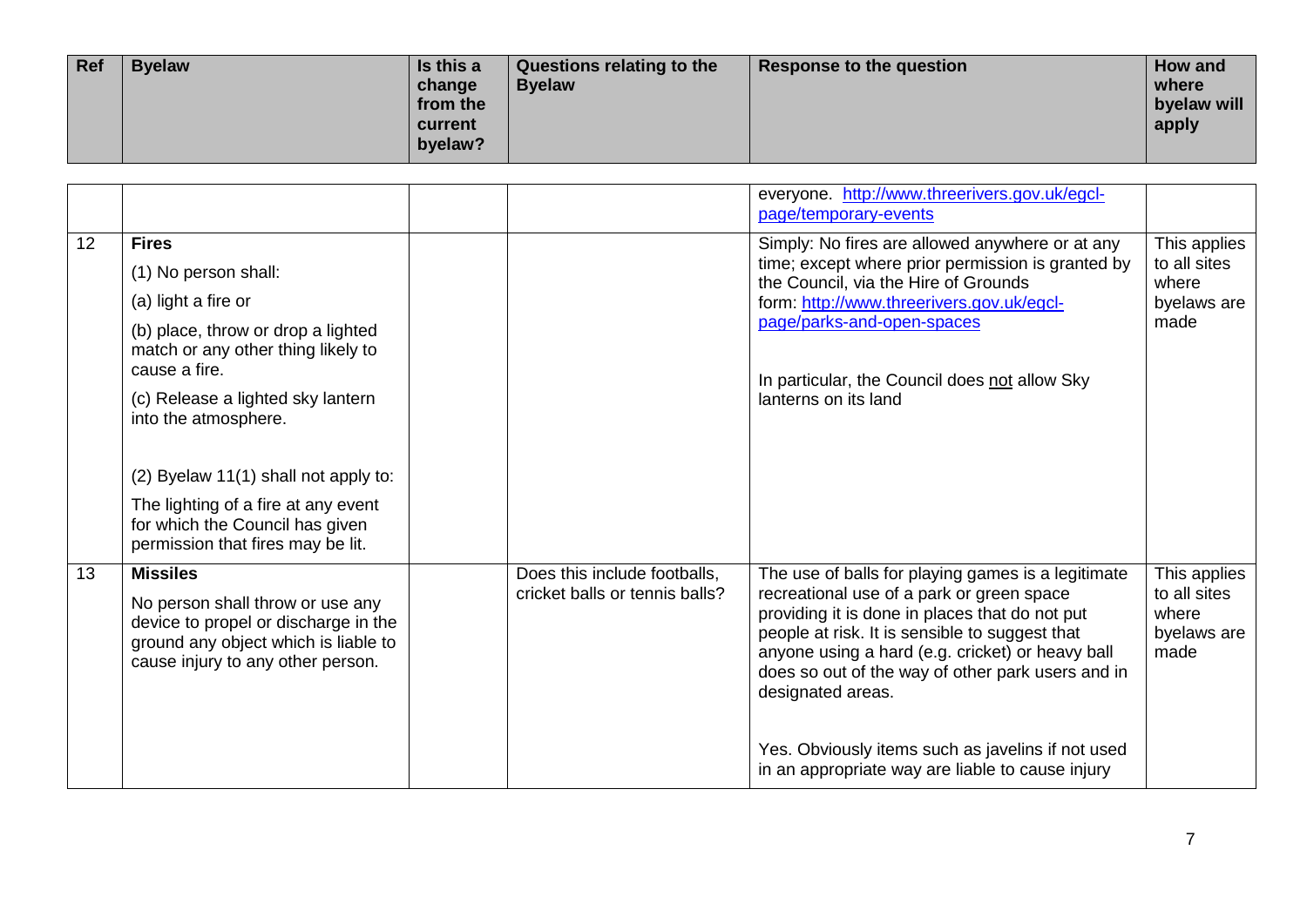| Ref | <b>Byelaw</b> | Is this a<br>change<br>from the<br>current<br>byelaw? | Questions relating to the<br><b>Byelaw</b> | Response to the question | How and<br>where<br>byelaw will<br>apply |
|-----|---------------|-------------------------------------------------------|--------------------------------------------|--------------------------|------------------------------------------|
|-----|---------------|-------------------------------------------------------|--------------------------------------------|--------------------------|------------------------------------------|

|    |                                                                                                                                                                                   |                                                                     | Does this include field<br>athletics items?                                                                                                                                                                 |                                                                                                                                                                                   |                              |
|----|-----------------------------------------------------------------------------------------------------------------------------------------------------------------------------------|---------------------------------------------------------------------|-------------------------------------------------------------------------------------------------------------------------------------------------------------------------------------------------------------|-----------------------------------------------------------------------------------------------------------------------------------------------------------------------------------|------------------------------|
| 14 | Interference with life-saving<br>equipment                                                                                                                                        |                                                                     |                                                                                                                                                                                                             | This includes rubber or inflatable rings used on<br>watercourses.                                                                                                                 | This applies<br>to all sites |
|    | No person shall except in case of<br>emergency remove from or<br>displace within the ground or<br>otherwise tamper with any life-<br>saving appliance provided by the<br>Council. |                                                                     |                                                                                                                                                                                                             |                                                                                                                                                                                   | where<br>byelaws are<br>made |
|    | Part 3 - Horses, cycles and<br>vehicles                                                                                                                                           |                                                                     |                                                                                                                                                                                                             |                                                                                                                                                                                   |                              |
| 15 | <b>Interpretation of Part 3</b>                                                                                                                                                   |                                                                     | In this section 15, these are                                                                                                                                                                               | In this Part:                                                                                                                                                                     |                              |
|    |                                                                                                                                                                                   | statements, acting as<br>explanatory notes to the rest<br>of Part 3 | - "designated route" means a route in or through<br>the ground which is set aside for a specified<br>purpose, its route and that purpose to be<br>indicated by notices placed in a conspicuous<br>position; |                                                                                                                                                                                   |                              |
|    |                                                                                                                                                                                   |                                                                     |                                                                                                                                                                                                             | - "motor cycle" means a mechanically-propelled<br>vehicle, not being an invalid carriage, with less<br>than four wheels and the weight of which does not<br>exceed 410 kilograms; |                              |
|    |                                                                                                                                                                                   |                                                                     |                                                                                                                                                                                                             | - "motor vehicle" means any mechanically-<br>propelled vehicle other than a motor cycle or an<br>invalid carriage;                                                                |                              |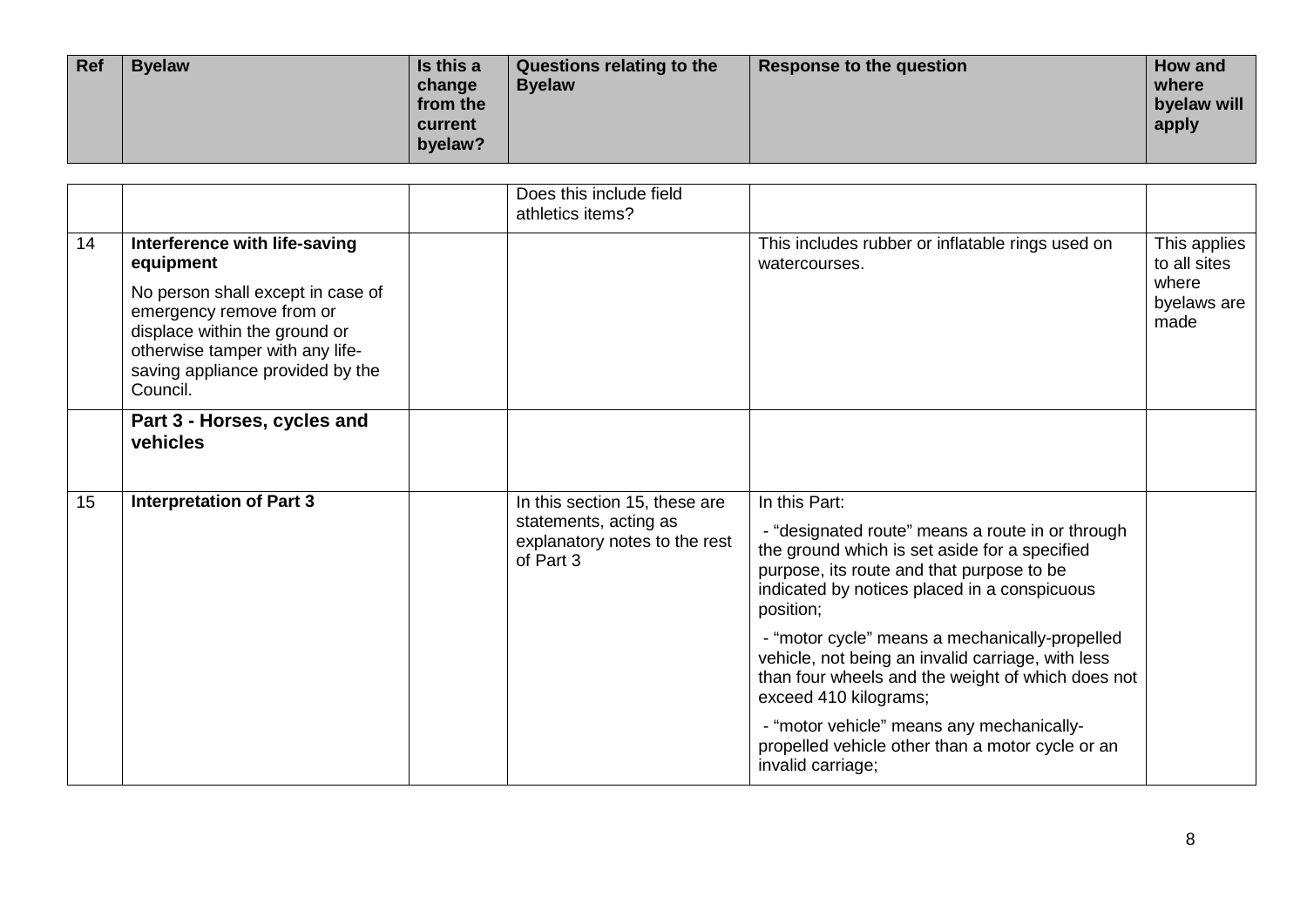| Ref | <b>Byelaw</b> | Is this a<br>change<br>from the<br>current<br>byelaw? | Questions relating to the<br><b>Byelaw</b> | Response to the question | How and<br>where<br>byelaw will<br>apply |
|-----|---------------|-------------------------------------------------------|--------------------------------------------|--------------------------|------------------------------------------|
|-----|---------------|-------------------------------------------------------|--------------------------------------------|--------------------------|------------------------------------------|

|    |                                                                                                                                           |                                    |                                           | - "trailer" means a vehicle drawn by a motor<br>vehicle and includes a caravan.                                                                  |            |
|----|-------------------------------------------------------------------------------------------------------------------------------------------|------------------------------------|-------------------------------------------|--------------------------------------------------------------------------------------------------------------------------------------------------|------------|
| 16 | <b>Horses</b>                                                                                                                             |                                    | Where are the designated                  | Horse riding is not restricted in any public open                                                                                                | See Part 2 |
|    | (1) No person shall ride a horse<br>except:                                                                                               |                                    | routes for riding?                        | space over 4 hectares. Therefore you can ride in<br>these spaces if it is safe to do so.                                                         | Schedule 2 |
|    | (a) in any of the grounds listed in<br>Part 2 of Schedule 2; or                                                                           |                                    |                                           | The Council will only restrict the use of these<br>spaces, if a problem or dangerous behaviour<br>occurs.                                        |            |
|    | (b) in the exercise of a lawful right<br>or privilege.                                                                                    |                                    |                                           |                                                                                                                                                  |            |
|    | (2) Where horse-riding is permitted                                                                                                       |                                    | If the site I ride in is not in           | See Part 2 Schedule 2 of the Byelaws.                                                                                                            |            |
|    | in any ground by virtue of byelaw                                                                                                         |                                    | your list can I ride there?               | If you're not sure, contact the council on 01923                                                                                                 |            |
|    | 16 (1) (a) or a lawful right or<br>privilege, no person shall ride a<br>horse in such a manner as to<br>cause danger to any other person. |                                    |                                           | 776611                                                                                                                                           |            |
| 17 | <b>Cycling</b>                                                                                                                            | Original                           | Does this apply on all cycle              | This will apply to all cycle routes except the                                                                                                   | See Part 3 |
|    | (1) No person shall ride a cycle in<br>the ground in such a manner as to                                                                  | Byelaw -<br>$Partly -$<br>see S5.i | routes?                                   | grounds listed in Part 3 Schedule 2                                                                                                              | Schedule 2 |
|    | cause danger or reasonable fear of<br>injury to any other person.                                                                         | and ii                             | Who decides what is<br>'reasonable fear'? | Initially the Council will make a decision and<br>possibly ban the person(s) involved or ban the<br>use of the route. Ultimately this would be a |            |
|    | (2) This Byelaw does not apply to<br>the grounds listed in Part 3 of<br>Schedule 2 where no cycling is                                    |                                    |                                           | matter for a court to determine if there were a<br>prosecution.                                                                                  |            |
|    | permitted at any time.                                                                                                                    |                                    | Is there a speed limit for                | There is no specific speed restriction in the                                                                                                    |            |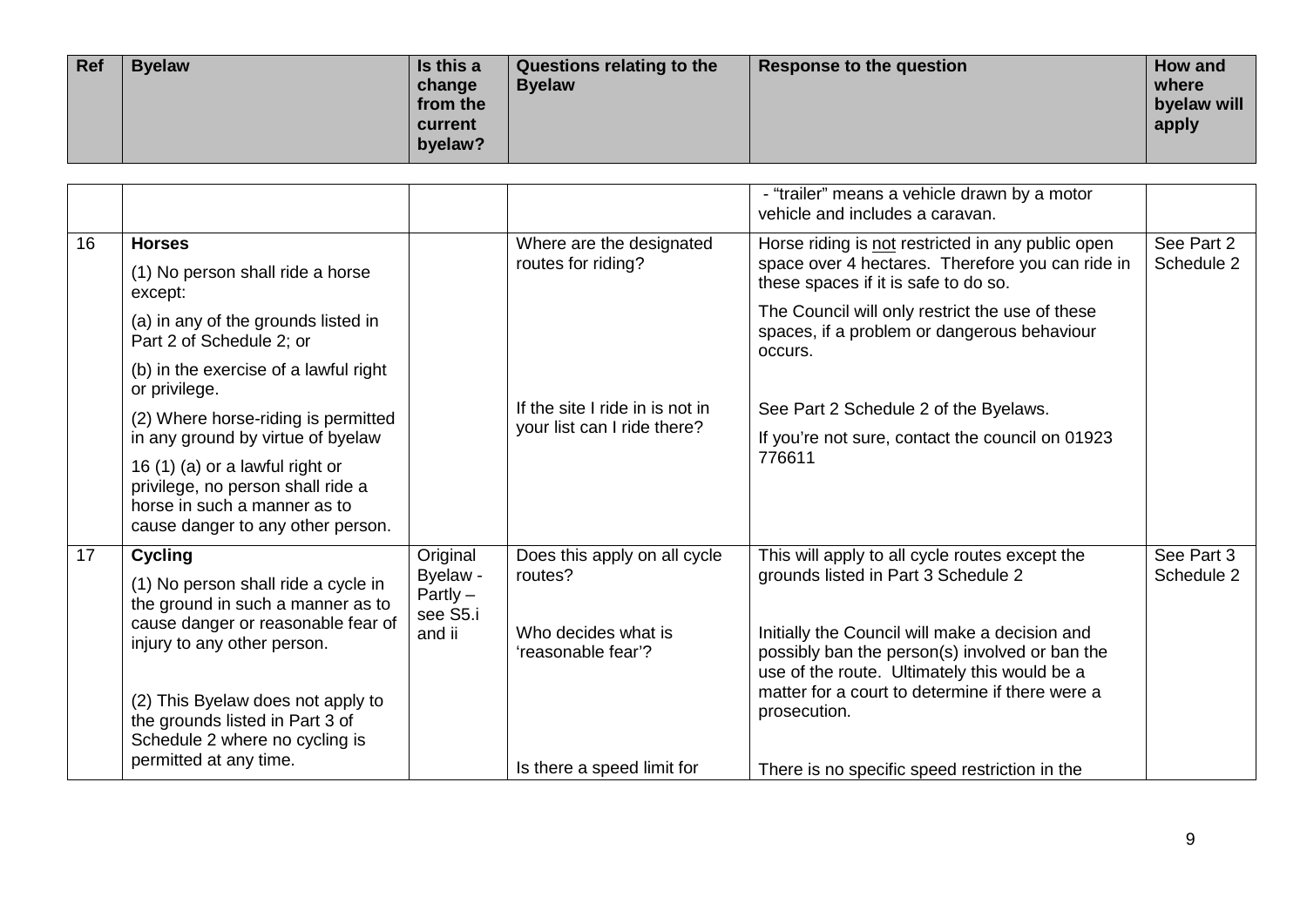| Ref | <b>Byelaw</b> | Is this a<br>change<br>from the<br>current<br>byelaw? | Questions relating to the<br><b>Byelaw</b> | Response to the question | How and<br>where<br>byelaw will<br>apply |
|-----|---------------|-------------------------------------------------------|--------------------------------------------|--------------------------|------------------------------------------|
|-----|---------------|-------------------------------------------------------|--------------------------------------------|--------------------------|------------------------------------------|

|    |                                                                                                                                                                                                                                                                                      | cyclists?                                                                    | byelaw but excess speed that results in danger or<br>reasonable fear could be evidence of breach of<br>this byelaw. Consideration for other park users<br>should avoid breach.                                                                                                                                                                       |                                                              |
|----|--------------------------------------------------------------------------------------------------------------------------------------------------------------------------------------------------------------------------------------------------------------------------------------|------------------------------------------------------------------------------|------------------------------------------------------------------------------------------------------------------------------------------------------------------------------------------------------------------------------------------------------------------------------------------------------------------------------------------------------|--------------------------------------------------------------|
| 18 | Motor vehicles<br>(1) No person shall without<br>reasonable excuse bring into or<br>drive in the ground a motor cycle,<br>motor vehicle or trailer except in<br>any part of the ground where there<br>is a right of way for that class of                                            | How do I know where there<br>are rights of way or<br>designated routes?      | Sometimes there can be lawful rights such as<br>easements and driving in exercise of those rights<br>would be lawful. If you feel you have a right to<br>drive across a green space you should tell the<br>Council about it.                                                                                                                         | This applies<br>to all sites<br>where<br>byelaws are<br>made |
|    | vehicle.<br>(2) Where there is a designated<br>route for motor cycles, motor<br>vehicles or trailers, it shall not be<br>an offence under this byelaw to<br>bring into or drive in the ground a<br>vehicle of that class for the sole<br>purpose of transporting it to the<br>route. | What are reasonable<br>excuses - what is allowed<br>and what is not allowed? | This is effectively a defence to a byelaw and it<br>would be for the person claiming the reasonable<br>excuse to show that it was reasonable. It is hard<br>to give a list therefore as every circumstance will<br>be different, but it is easy to anticipate that a life<br>and limb emergency would be judged to amount<br>to a reasonable excuse. |                                                              |
| 19 | <b>Overnight parking</b><br>No person shall without the<br>consent of the Council leave or<br>cause or permit to be left any motor<br>vehicle in the ground between the<br>hours of 10p.m. and 6a.m.                                                                                 | How do I get consent from<br>the Council?                                    | The Council might sometimes give a general<br>consent. Otherwise specific consent can be<br>requested via the Hire of Grounds<br>form: http://www.threerivers.gov.uk/egcl-<br>page/parks-and-open-spaces or by contacting the<br>Property<br>team: Land.&ValuersRequests@ThreeRivers.gov.                                                            | This applies<br>to all sites<br>where<br>byelaws are<br>made |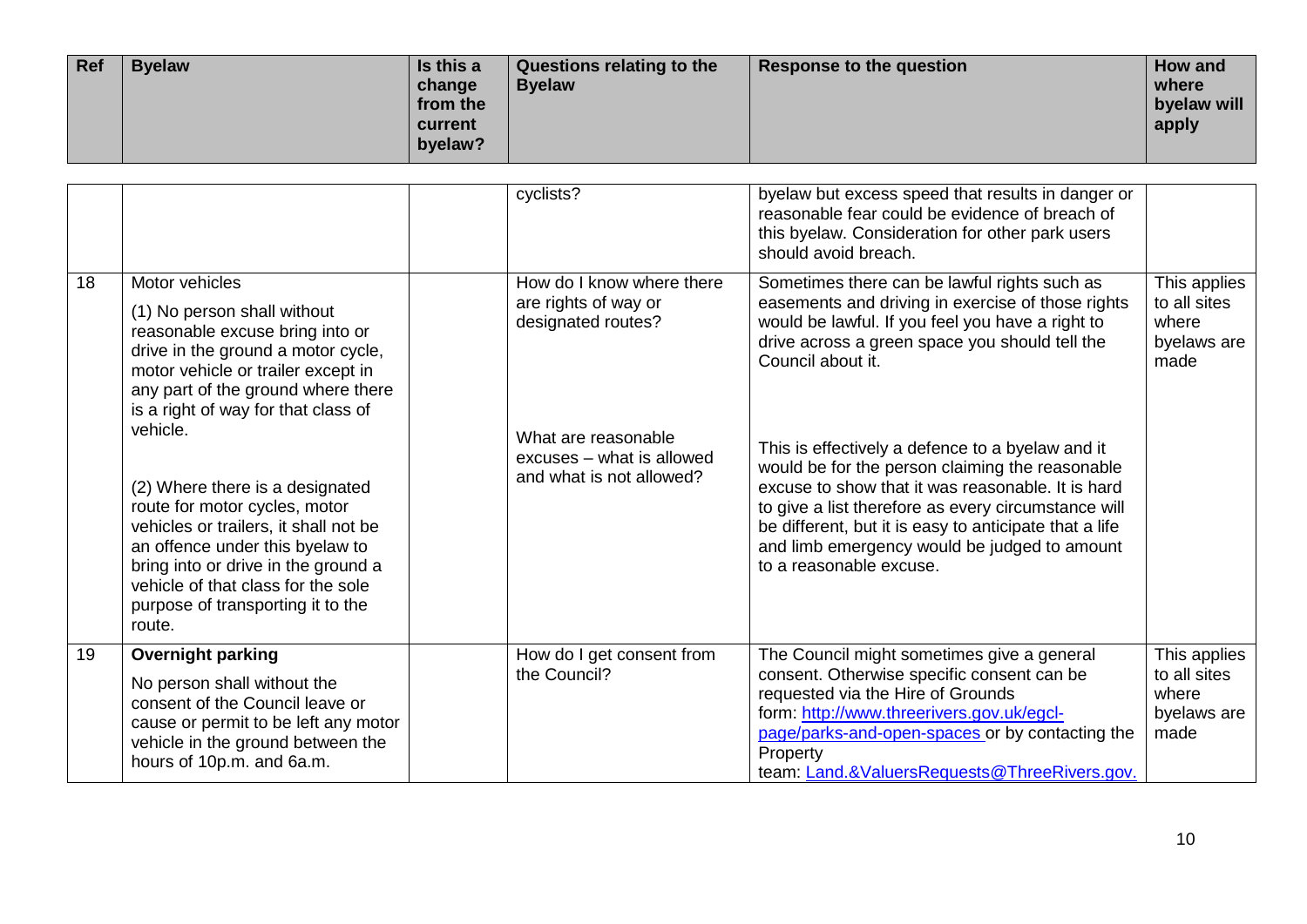| Ref | <b>Byelaw</b> | Is this a<br>change<br>from the<br>current<br>byelaw? | Questions relating to the<br><b>Byelaw</b> | Response to the question | <b>How and</b><br>where<br>byelaw will<br>apply |
|-----|---------------|-------------------------------------------------------|--------------------------------------------|--------------------------|-------------------------------------------------|
|-----|---------------|-------------------------------------------------------|--------------------------------------------|--------------------------|-------------------------------------------------|

|    |                                                                                                                                                                                                                                    |                                         |                                                                                                      | <u>uk</u>                                                                                                                                                                                                                                                                   |  |
|----|------------------------------------------------------------------------------------------------------------------------------------------------------------------------------------------------------------------------------------|-----------------------------------------|------------------------------------------------------------------------------------------------------|-----------------------------------------------------------------------------------------------------------------------------------------------------------------------------------------------------------------------------------------------------------------------------|--|
|    | Part 4 - Play areas, games and<br>sports                                                                                                                                                                                           |                                         |                                                                                                      |                                                                                                                                                                                                                                                                             |  |
| 20 | <b>Interpretation of Part 4</b>                                                                                                                                                                                                    |                                         | In this section 20, these are<br>statements, acting as<br>explanatory notes to the rest<br>of Part 4 | In this Part:<br>- "ball games" means any game involving<br>throwing, catching, kicking, batting or running with<br>any ball or other object designed for throwing and<br>catching, but does not include cricket;                                                           |  |
|    |                                                                                                                                                                                                                                    |                                         |                                                                                                      | - "golf course" means any area within the ground<br>set aside for the purposes of playing golf and<br>includes any golf driving range, golf practice area<br>or putting course;                                                                                             |  |
|    |                                                                                                                                                                                                                                    |                                         |                                                                                                      | - "self-propelled vehicle" means a vehicle other<br>than a cycle, invalid carriage or pram which is<br>propelled by the weight or force of one or more<br>persons skating, sliding or riding on the vehicle or<br>by one or more persons pulling or pushing the<br>vehicle. |  |
| 21 | Children's play areas<br>No person aged 14 years or over<br>shall enter or remain in a<br>designated area which is a<br>children's play area unless in<br>charge of a child under the age of<br>14 years (unless making use of the | Original<br>Byelaw -<br>S <sub>12</sub> |                                                                                                      | Please see the Three Rivers DC website for<br>details<br>http://www.threerivers.gov.uk/egcl-page/play-<br>areas                                                                                                                                                             |  |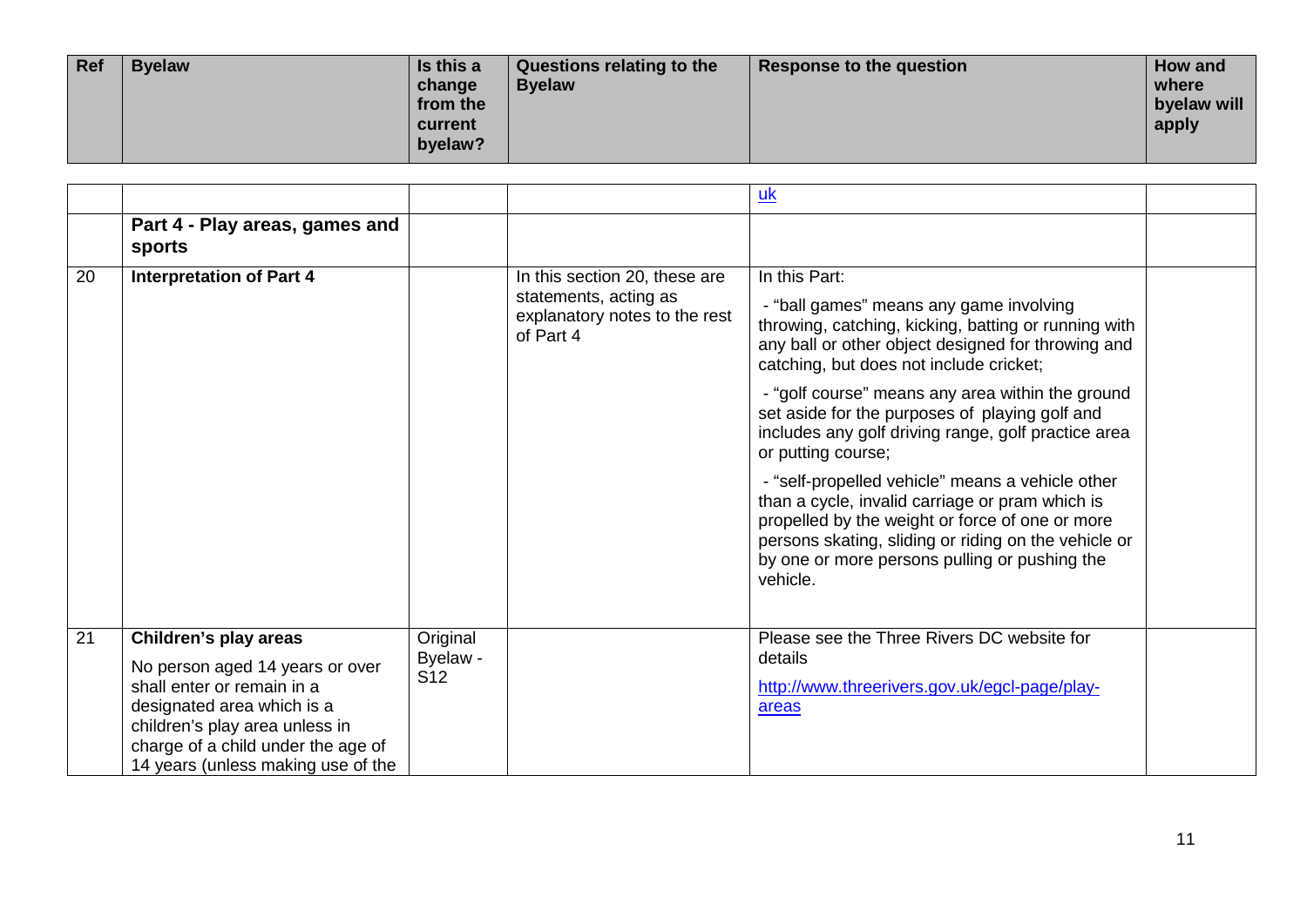| Ref | <b>Byelaw</b> | Is this a<br>change<br>from the<br>current<br>byelaw? | Questions relating to the<br><b>Byelaw</b> | Response to the question | How and<br>where<br>byelaw will<br>apply |
|-----|---------------|-------------------------------------------------------|--------------------------------------------|--------------------------|------------------------------------------|
|-----|---------------|-------------------------------------------------------|--------------------------------------------|--------------------------|------------------------------------------|

|    | adult gym included within a<br>children's play area).                                                                                                                                                                                                                                         |                                         |                                                                                                         |                                                                                                                                                                                                                                                                                                                                  |  |
|----|-----------------------------------------------------------------------------------------------------------------------------------------------------------------------------------------------------------------------------------------------------------------------------------------------|-----------------------------------------|---------------------------------------------------------------------------------------------------------|----------------------------------------------------------------------------------------------------------------------------------------------------------------------------------------------------------------------------------------------------------------------------------------------------------------------------------|--|
| 22 | Children's play apparatus<br>No person aged 14 years or over<br>shall use any apparatus stated to<br>be for the exclusive use of persons<br>under the age of 14 years by a<br>notice conspicuously displayed on<br>or near the apparatus.                                                     | Original<br>Byelaw -<br>S <sub>13</sub> |                                                                                                         | Please see the Three Rivers DC website for<br>details<br>http://www.threerivers.gov.uk/egcl-page/play-<br>areas                                                                                                                                                                                                                  |  |
| 23 | <b>Skateboarding, etc</b><br>(1) No person shall skate, slide or<br>ride on rollers, skateboards or<br>other self-propelled vehicles except<br>in a designated area for such<br>activities.                                                                                                   |                                         | Where can I skate, slide or<br>ride on rollers?<br>How do I find out where the<br>designated areas are? | More information can be found on the Three<br><b>Rivers</b><br>website: http://www.threerivers.gov.uk/egcl-<br>page/skate-parks                                                                                                                                                                                                  |  |
|    | (2) Where there is a designated<br>area for skating, sliding or riding on<br>rollers, skateboards or other self-<br>propelled vehicles, no person shall<br>engage in those activities in such a<br>manner as to cause danger or give<br>reasonable grounds for annoyance<br>to other persons. |                                         |                                                                                                         | Skateboarding, cycling, and other activities are<br>particularly banned around the area of Three<br>Rivers House, the Library and Watersmeet<br>theatre and a number of other car parks in the<br>district. See the Three Rivers website for further<br>information: https://www.threerivers.gov.uk/egcl-<br>page/parking-bylaws |  |
| 24 | <b>Ball games</b><br>No person shall play ball games                                                                                                                                                                                                                                          | Original<br>Byelaw -                    | How do I find out where the<br>designated areas are?                                                    | More information can be found on the Three<br>Rivers website for football pitches, MUGA's,                                                                                                                                                                                                                                       |  |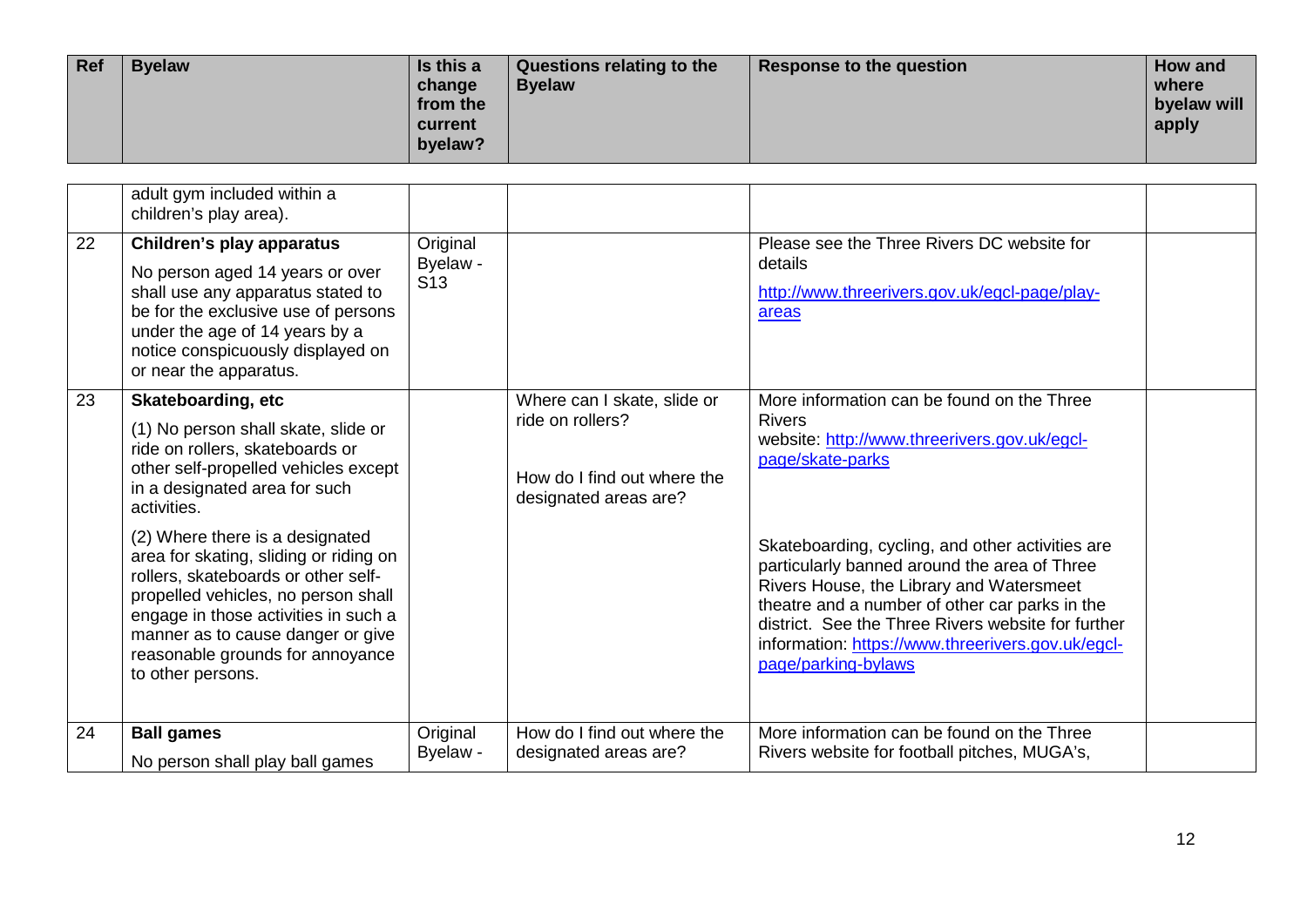| <b>Ref</b> | <b>Byelaw</b> | Is this a<br>change<br>from the<br>current<br>byelaw? | Questions relating to the<br><b>Byelaw</b> | Response to the question | How and<br>where<br>byelaw will<br>apply |
|------------|---------------|-------------------------------------------------------|--------------------------------------------|--------------------------|------------------------------------------|
|------------|---------------|-------------------------------------------------------|--------------------------------------------|--------------------------|------------------------------------------|

|                 | outside a designated area for<br>playing ball games in such a<br>manner:<br>(a) as to exclude persons not                                                                                                                                                                      | <b>S15</b> |                                           | Tennis Courts, and any other marked out pitches<br>http://www.threerivers.gov.uk/egcl-page/sport-<br>and-health |                              |
|-----------------|--------------------------------------------------------------------------------------------------------------------------------------------------------------------------------------------------------------------------------------------------------------------------------|------------|-------------------------------------------|-----------------------------------------------------------------------------------------------------------------|------------------------------|
|                 | playing ball games from use of that<br>part;                                                                                                                                                                                                                                   |            |                                           | http://www.threerivers.gov.uk/egcl-page/parks-                                                                  |                              |
|                 | (b) as to cause danger or give<br>reasonable grounds for annoyance<br>to any other person in the ground;<br>or                                                                                                                                                                 |            |                                           | and-playing-fields                                                                                              |                              |
|                 | (c) which is likely to cause damage<br>to any tree, shrub or plant in the<br>ground.                                                                                                                                                                                           |            |                                           |                                                                                                                 |                              |
| 25              | It is an offence for any person<br>using a designated area for playing<br>ball games to break any of the<br>rules set out in Schedule 3 and<br>conspicuously displayed on a sign<br>in the designated area when asked<br>by any person to desist from<br>breaking those rules. |            |                                           |                                                                                                                 |                              |
| $\overline{26}$ | <b>Cricket</b><br>No person shall throw or strike a<br>cricket ball with a bat except in a<br>designated area for playing cricket.                                                                                                                                             |            | How do I get consent from<br>the Council? | There are not, currently, any designated Cricket<br>pitches; however we may develop pitches in the<br>future.   |                              |
| 27              | <b>Archery</b>                                                                                                                                                                                                                                                                 |            | How do I get consent from                 | Specific consent can be requested via the Hire of<br>Grounds form: http://www.threerivers.gov.uk/egcl-          | This applies<br>to all sites |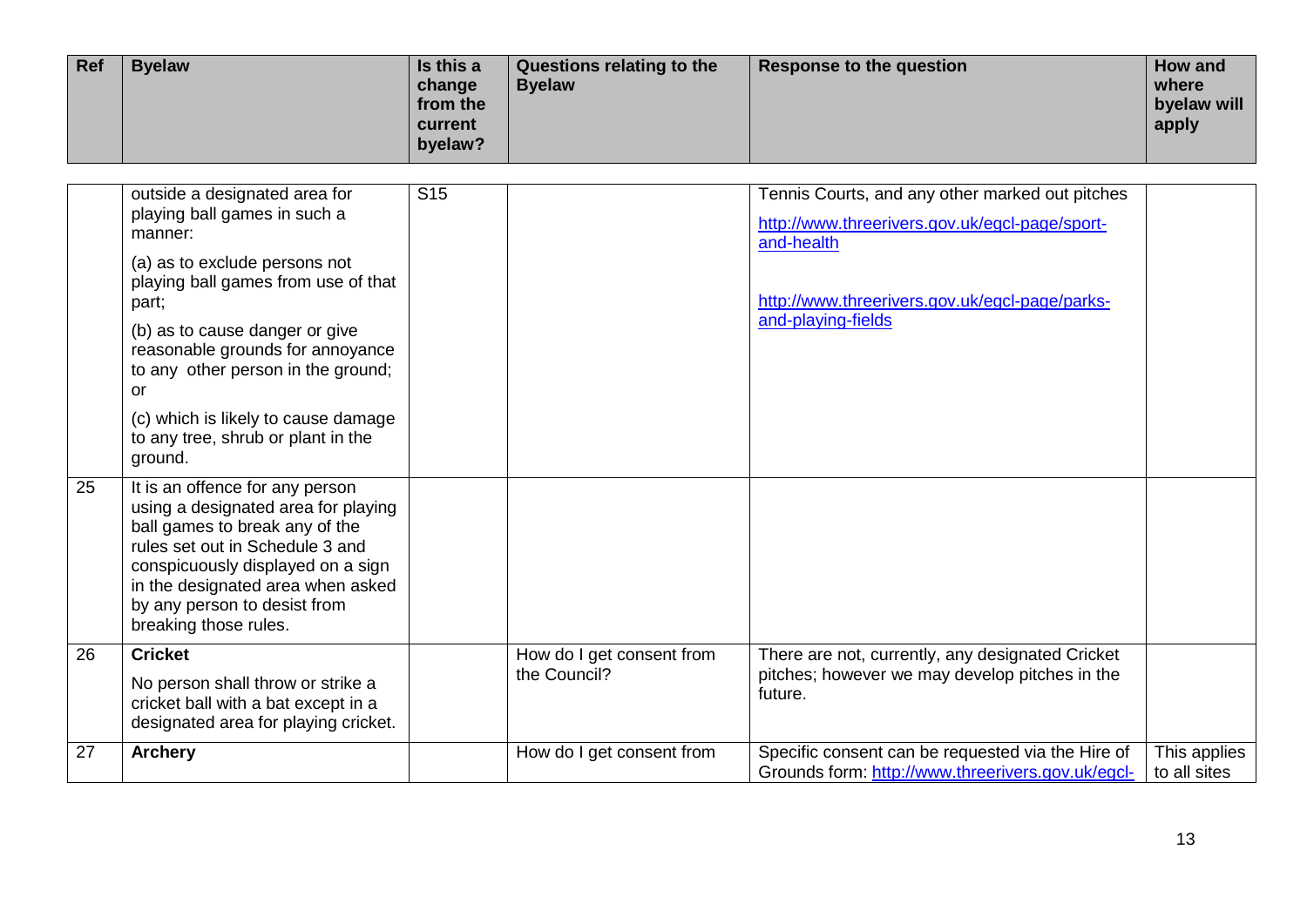| Ref | <b>Byelaw</b> | Is this a<br>change<br>from the<br>current<br>byelaw? | Questions relating to the<br><b>Byelaw</b> | Response to the question | How and<br>where<br>byelaw will<br>apply |
|-----|---------------|-------------------------------------------------------|--------------------------------------------|--------------------------|------------------------------------------|
|-----|---------------|-------------------------------------------------------|--------------------------------------------|--------------------------|------------------------------------------|

|    | No person shall engage in the<br>sport of archery except in<br>connection with an event organised<br>by or held with the consent of the<br>Council.                                                                                                       | the Council?                                                                                         | page/parks-and-open-spaces                                                                                                                                                                                                                                          | where<br>byelaws are<br>made                                 |
|----|-----------------------------------------------------------------------------------------------------------------------------------------------------------------------------------------------------------------------------------------------------------|------------------------------------------------------------------------------------------------------|---------------------------------------------------------------------------------------------------------------------------------------------------------------------------------------------------------------------------------------------------------------------|--------------------------------------------------------------|
| 28 | <b>Field sports</b><br>No person shall throw or put any<br>javelin, hammer, discus or shot<br>except in connection with an event<br>organised by or held with the<br>consent of the Council [or on land<br>set aside by the Council for that<br>purpose]. | How do I get consent from<br>the Council?                                                            | Specific consent can be requested via the Hire of<br>Grounds form: http://www.threerivers.gov.uk/egcl-<br>page/parks-and-open-spaces                                                                                                                                | This applies<br>to all sites<br>where<br>byelaws are<br>made |
| 29 | Golf<br>No person shall drive, chip or pitch<br>a hard golf ball except on the golf<br>course.                                                                                                                                                            | Where are the golf courses?                                                                          | Rickmansworth Golf Course is located in Moor<br>Lane, Rickmansworth, Herts WD3 1QL. Further<br>information can be found<br>at: http://www.hertsmereleisure.co.uk/rickmanswo<br>rth-golf-course                                                                      | This applies<br>to all sites<br>where<br>byelaws are<br>made |
|    | Part 5 - Waterways                                                                                                                                                                                                                                        |                                                                                                      |                                                                                                                                                                                                                                                                     |                                                              |
| 30 | Interpretation of part 5                                                                                                                                                                                                                                  | In this section 31, these are<br>statements, acting as<br>explanatory notes to the rest<br>of Part 5 | In this Part:<br>- "boat" means any yacht, motor boat or similar<br>craft but not a model or toy boat;<br>- "power-driven" means driven by the combustion<br>of petrol vapour or other combustible substances;<br>- "waterway" means any river, lake, pool or other |                                                              |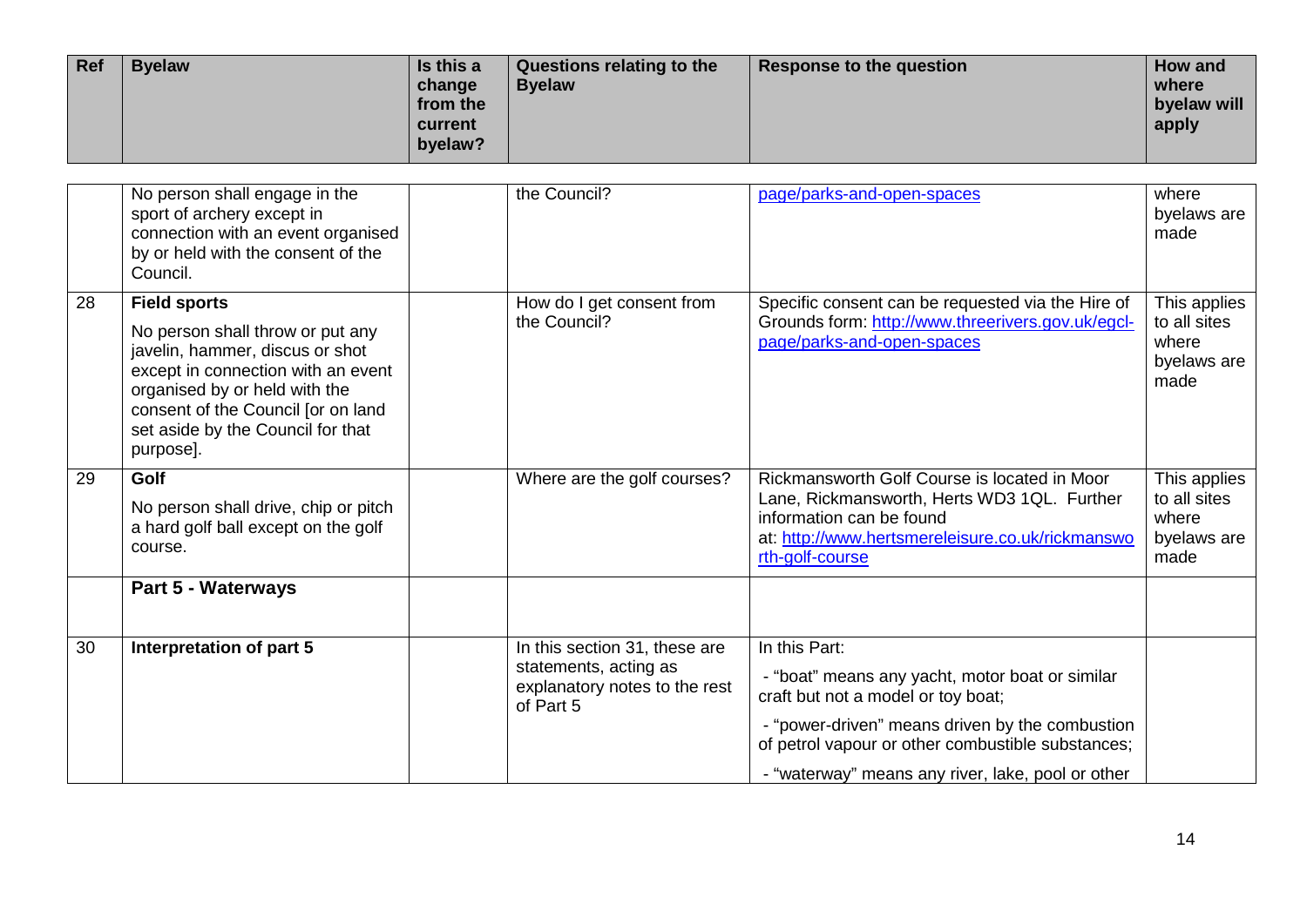| Ref | <b>Byelaw</b> | Is this a<br>change<br>from the<br>current<br>byelaw? | Questions relating to the<br><b>Byelaw</b> | Response to the question | How and<br>where<br>byelaw will<br>apply |
|-----|---------------|-------------------------------------------------------|--------------------------------------------|--------------------------|------------------------------------------|
|-----|---------------|-------------------------------------------------------|--------------------------------------------|--------------------------|------------------------------------------|

|    |                                                                                                                                                                                                                                       |                                           |                                                    | body of water and includes<br>any fountain.                                                                                                                              |                                                              |
|----|---------------------------------------------------------------------------------------------------------------------------------------------------------------------------------------------------------------------------------------|-------------------------------------------|----------------------------------------------------|--------------------------------------------------------------------------------------------------------------------------------------------------------------------------|--------------------------------------------------------------|
| 31 | <b>Bathing</b><br>No person shall without reasonable<br>excuse bathe or swim in any<br>waterway.                                                                                                                                      | Original<br>Byelaw -<br>S <sub>10.i</sub> |                                                    | No swimming is permitted anywhere. This is<br>simply for safety reasons.                                                                                                 | This applies<br>to all sites<br>where<br>byelaws are<br>made |
| 32 | Ice skating<br>No person shall step onto or<br>otherwise place their weight upon<br>any frozen waterway.                                                                                                                              |                                           |                                                    | This is highly dangerous and will not be<br>acceptable in any of our parks and open spaces.                                                                              | This applies<br>to all sites<br>where<br>byelaws are<br>made |
| 33 | <b>Model boats</b><br>No person shall operate a power-<br>driven model boat on any waterway<br>except in a designated area for<br>model boats.                                                                                        |                                           | Where are the designated<br>areas for model boats? | You can only operate a power-driven model boat<br>at Bury Lake, Rickmansworth, Aquadrome and<br>then only as a member of the Rickmansworth<br><b>Radio Yachting Club</b> |                                                              |
| 34 | <b>Boats</b><br>No person shall sail or operate any<br>boat, dinghy, canoe, sailboard or<br>inflatable on any waterway without<br>the consent of the Council except<br>in a designated area for the sailing<br>or operation of boats. | Original<br>Byelaw -<br>S10.iii           | Where are the designated<br>boating areas?         | See the Three Rivers<br>website: http://www.threerivers.gov.uk/egcl-<br>page/rickmansworth-aquadrome                                                                     | This applies<br>to all sites<br>where<br>byelaws are<br>made |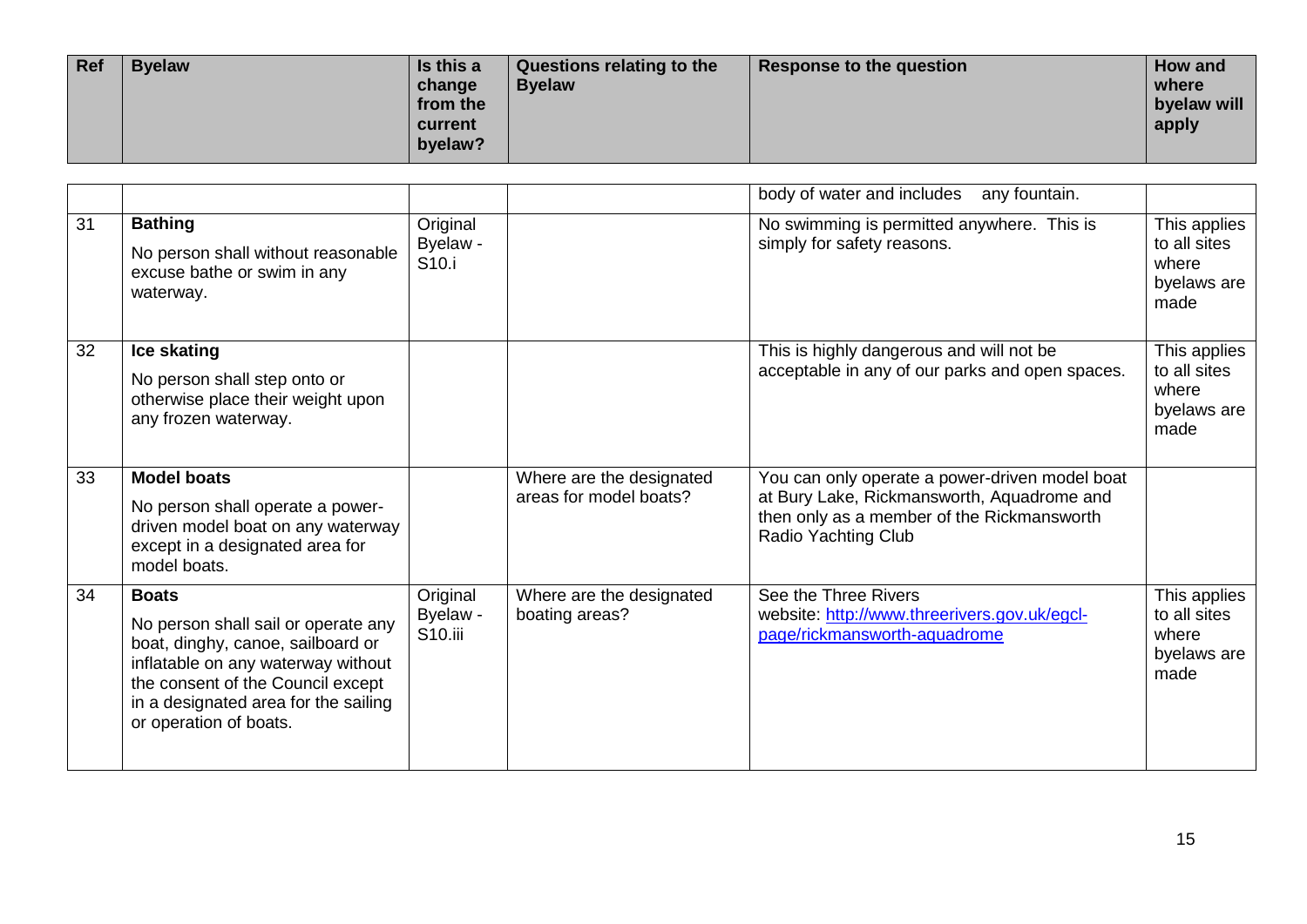| <b>Ref</b><br>Is this a<br><b>Byelaw</b><br>Questions relating to the<br>Response to the question<br><b>Byelaw</b><br>change<br>from the<br>current<br>byelaw? | <b>How and</b><br>where<br>byelaw will<br>apply |
|----------------------------------------------------------------------------------------------------------------------------------------------------------------|-------------------------------------------------|
|----------------------------------------------------------------------------------------------------------------------------------------------------------------|-------------------------------------------------|

| 35 | <b>Fishing</b><br>No person shall in any waterway<br>cast a net or line for the purpose of<br>catching fish or other animals<br>except in a designated area for<br>fishing.                                                                 |                                            | Where are the designated<br>areas for fishing?                                                       | There is fishing at Batchworth Lake and along the<br>River Colne, where this stretch of the river runs<br>adjacent to the Aquadrome.<br>The local fishing club, Uxbridge Rovers offer day<br>passes. http://www.uracs.co.uk/ | This applies<br>to all sites<br>where<br>byelaws are<br>made |
|----|---------------------------------------------------------------------------------------------------------------------------------------------------------------------------------------------------------------------------------------------|--------------------------------------------|------------------------------------------------------------------------------------------------------|------------------------------------------------------------------------------------------------------------------------------------------------------------------------------------------------------------------------------|--------------------------------------------------------------|
| 36 | <b>Pollution</b><br>No person shall foul or pollute any<br>waterway.                                                                                                                                                                        | Original<br>Byelaw -<br>S <sub>10.ii</sub> |                                                                                                      | Simply no pollution will be tolerated, anywhere or<br>at any time.<br>https://www.gov.uk/report-an-environmental-<br>incident                                                                                                | This applies<br>to all sites<br>where<br>byelaws are<br>made |
| 37 | <b>Blocking of watercourses</b><br>No person shall cause or permit<br>the flow of any drain or<br>watercourse in the ground to be<br>obstructed, diverted, open or shut<br>or otherwise move or operate any<br>sluice or similar apparatus. |                                            |                                                                                                      | All sluices, drains, watercourses are carefully<br>managed. These should never be tampered with.                                                                                                                             | This applies<br>to all sites<br>where<br>byelaws are<br>made |
|    | Part 6 - Model aircraft                                                                                                                                                                                                                     |                                            |                                                                                                      |                                                                                                                                                                                                                              |                                                              |
| 38 | Interpretation of part 6                                                                                                                                                                                                                    |                                            | In this section 39, these are<br>statements, acting as<br>explanatory notes to the rest<br>of Part 6 | In this Part:<br>- "model aircraft" means an aircraft which weighs<br>not more than 7 kilograms without its fuel;<br>- "power-driven" means driven by:                                                                       |                                                              |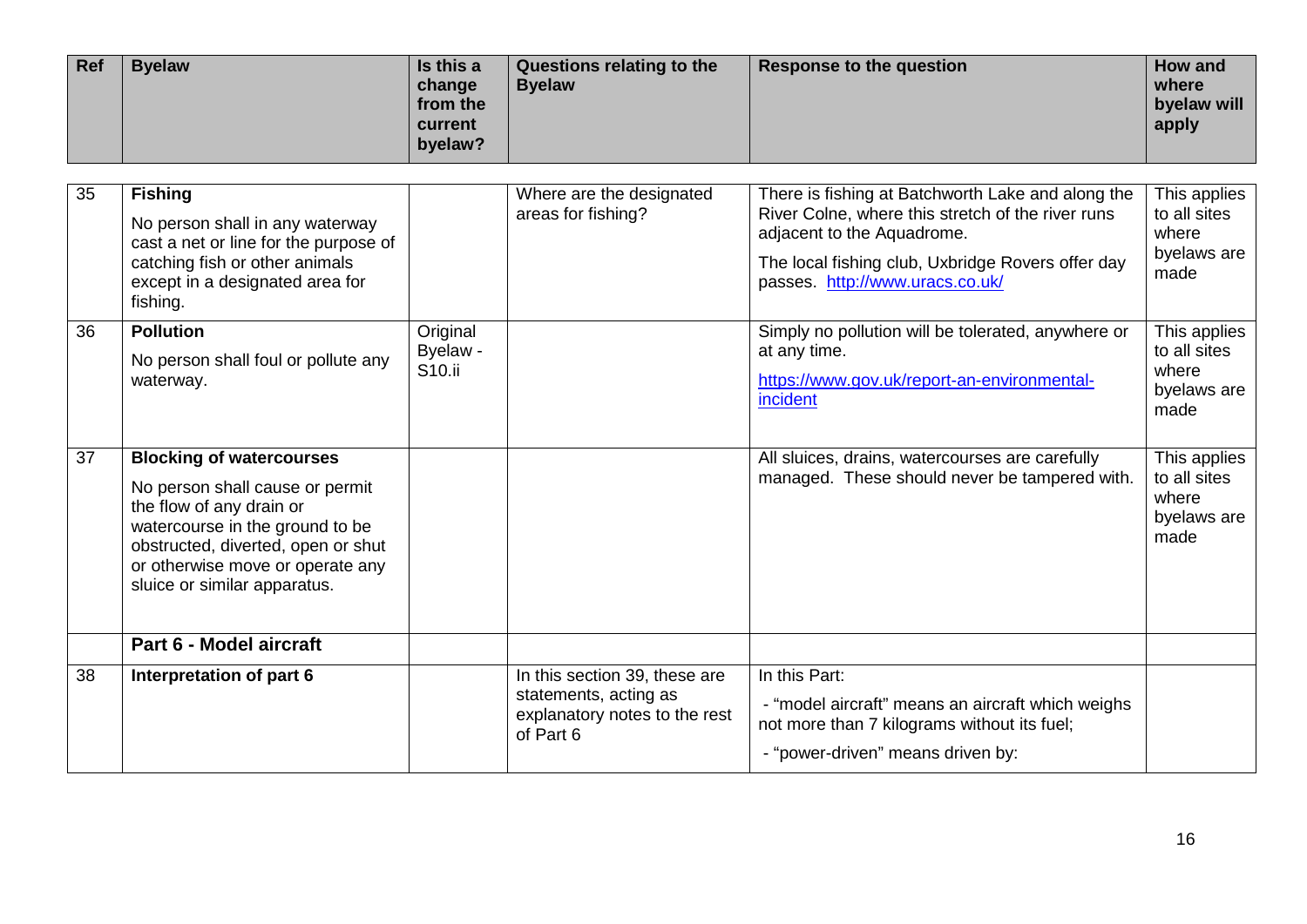| Ref | <b>Byelaw</b> | Is this a<br>change<br>from the<br>current<br>byelaw? | Questions relating to the<br><b>Byelaw</b> | Response to the question | How and<br>where<br>byelaw will<br>apply |
|-----|---------------|-------------------------------------------------------|--------------------------------------------|--------------------------|------------------------------------------|
|-----|---------------|-------------------------------------------------------|--------------------------------------------|--------------------------|------------------------------------------|

|    |                                                                                                                                                               |                           | the combustion of petrol vapour or<br>(a)<br>other combustible substances;<br>jet propulsion or by means of a<br>(b)<br>rocket, other than by means of a small reaction<br>motor powered by a solid fuel pellet not<br>exceeding 2.54 centimetres in length; or<br>one or more electric motors or by<br>(c)<br>compressed gas.<br>- "radio control" means control by a radio signal<br>from a wireless transmitter or similar device. |                                      |
|----|---------------------------------------------------------------------------------------------------------------------------------------------------------------|---------------------------|---------------------------------------------------------------------------------------------------------------------------------------------------------------------------------------------------------------------------------------------------------------------------------------------------------------------------------------------------------------------------------------------------------------------------------------|--------------------------------------|
| 39 | <b>General prohibition</b>                                                                                                                                    | Does this include drones? | Yes this byelaws includes the use of Drones                                                                                                                                                                                                                                                                                                                                                                                           | This applies                         |
|    | No person shall cause any power-<br>driven model aircraft to:                                                                                                 | Where are the designated  | The only designated area is a part of Croxley                                                                                                                                                                                                                                                                                                                                                                                         | to all sites<br>where<br>byelaws are |
|    | (a) take off or otherwise be<br>released for flight or control the<br>flight of such an aircraft in the<br>ground; or                                         | areas for model aircraft? | <b>Common Moor</b>                                                                                                                                                                                                                                                                                                                                                                                                                    | made                                 |
|    | (b) land in the ground without<br>reasonable excuse.                                                                                                          |                           |                                                                                                                                                                                                                                                                                                                                                                                                                                       |                                      |
| 40 | Byelaw 39 does not apply to the<br>grounds listed in Part 4 of<br>Schedule 2 on the days and times<br>indicated for each ground in<br>column 2 of that table. |                           |                                                                                                                                                                                                                                                                                                                                                                                                                                       |                                      |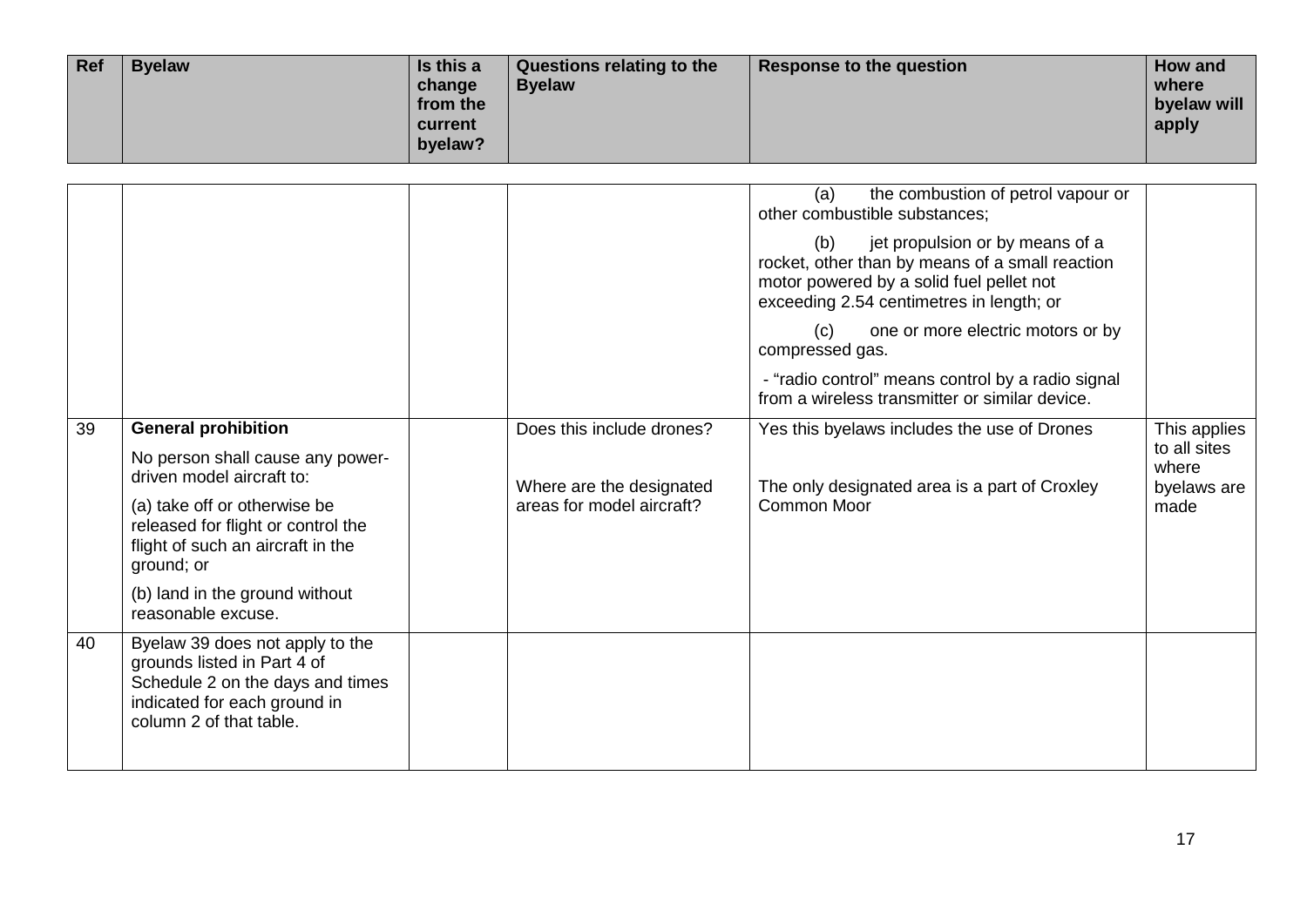| Ref | <b>Byelaw</b> | Is this a<br>change<br>from the<br>current<br>byelaw? | Questions relating to the<br><b>Byelaw</b> | Response to the question | How and<br>where<br>byelaw will<br>apply |
|-----|---------------|-------------------------------------------------------|--------------------------------------------|--------------------------|------------------------------------------|
|-----|---------------|-------------------------------------------------------|--------------------------------------------|--------------------------|------------------------------------------|

|    | Part 7 - Other regulated<br>activities                                                                                                                          |                                                                     |                                                                                                                                                                                                                                                                                                                                                                                                                                                                      |                                                              |
|----|-----------------------------------------------------------------------------------------------------------------------------------------------------------------|---------------------------------------------------------------------|----------------------------------------------------------------------------------------------------------------------------------------------------------------------------------------------------------------------------------------------------------------------------------------------------------------------------------------------------------------------------------------------------------------------------------------------------------------------|--------------------------------------------------------------|
| 41 | <b>Provision of services</b><br>No person shall without the<br>consent of the Council provide or<br>offer to provide any service for<br>which a charge is made. | Am I allowed to use parks for<br>my dog-walking business?           | We think that when people use parks as part of<br>their working day this is not offering to provide a<br>service that needs the consent of the Council<br>under this byelaw. So if you are a child minder<br>taking a child in your care to the park, or a self-<br>employed artist sketching the landscape, or dog<br>walkers for other people (up to four dogs) then we<br>think your activity is just a normal use of the park<br>and you don't need our consent. | This applies<br>to all sites<br>where<br>byelaws are<br>made |
|    |                                                                                                                                                                 |                                                                     | However if the park was where you based your<br>business that would be different. So, if you<br>approached people in the park and offered to<br>walk their dogs, or approached park users and<br>offered to draw their portrait then you would need<br>our consent as you would be using the park as<br>the place from which you are providing the<br>service.                                                                                                       |                                                              |
|    |                                                                                                                                                                 | Am I allowed to use parks for<br>my fitness instructor<br>business? | You could not run fitness sessions at a charge in<br>the park without the council's<br>consent: http://www.threerivers.gov.uk/egcl-<br>page/parks-and-open-spaces                                                                                                                                                                                                                                                                                                    |                                                              |
|    |                                                                                                                                                                 | Can I operate an ice cream<br>van?                                  | Ice-cream concessions require a street trading<br>licence and a contract with the owner of the green                                                                                                                                                                                                                                                                                                                                                                 |                                                              |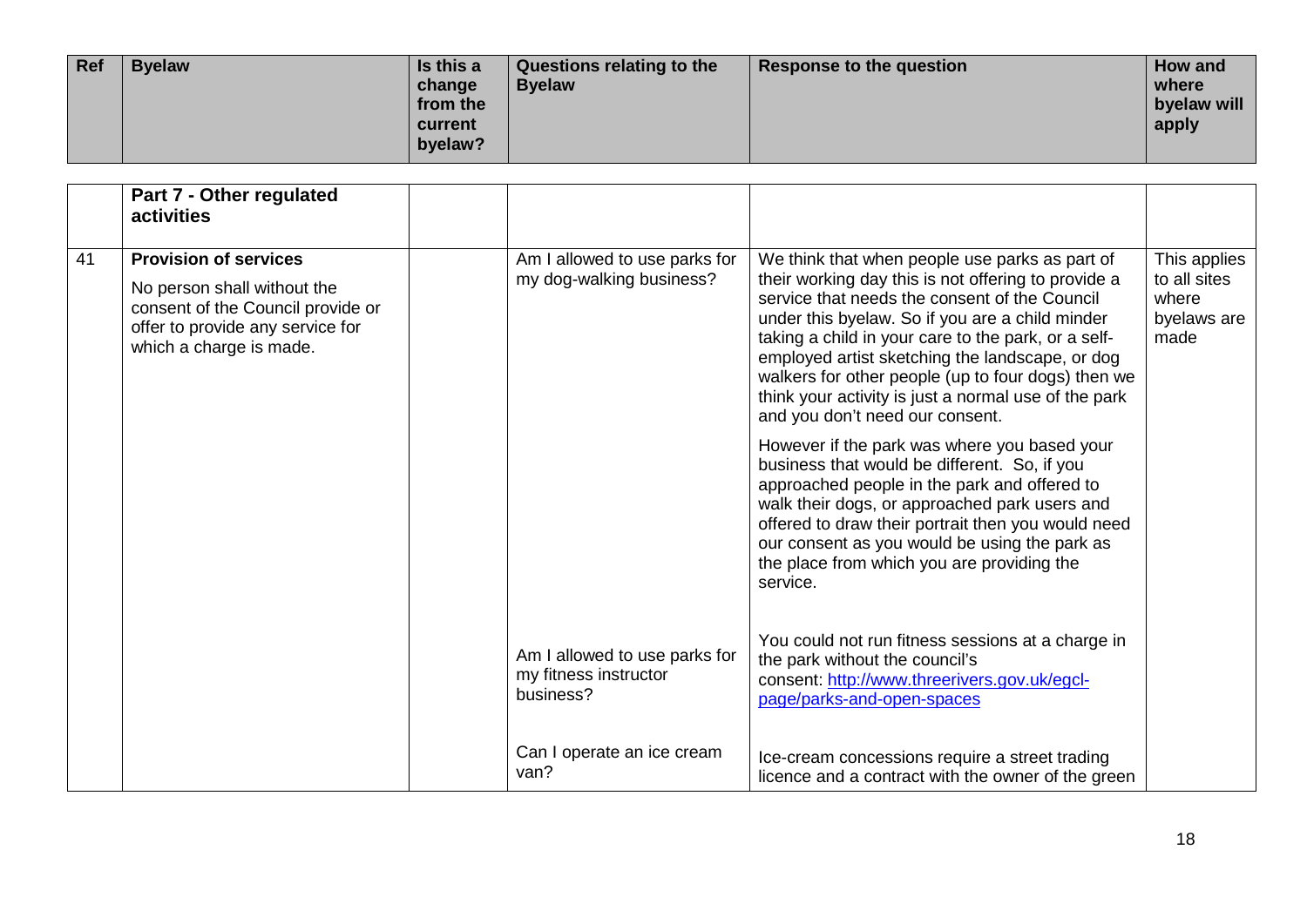| Ref | <b>Byelaw</b> | Is this a<br>change<br>from the<br><b>current</b><br>byelaw? | Questions relating to the<br><b>Byelaw</b> | Response to the question | How and<br>where<br>byelaw will<br>apply |
|-----|---------------|--------------------------------------------------------------|--------------------------------------------|--------------------------|------------------------------------------|
|-----|---------------|--------------------------------------------------------------|--------------------------------------------|--------------------------|------------------------------------------|

|  |                                                  | space concerned. Only permissible, if these are in<br>place.                                                                                                                                                                   |  |
|--|--------------------------------------------------|--------------------------------------------------------------------------------------------------------------------------------------------------------------------------------------------------------------------------------|--|
|  | Can I take children from a<br>nursery to a park? | Yes, this is not a business being run in the park.                                                                                                                                                                             |  |
|  | Can I operate a Forest<br>School in parks?       | Yes but only with the council's<br>consent: http://www.threerivers.gov.uk/egcl-<br>page/parks-and-open-spaces                                                                                                                  |  |
|  | Can I do balloon flights from<br>a park?         | Yes but only if you have the council's<br>consent: http://www.threerivers.gov.uk/egcl-<br>page/parks-and-open-spaces                                                                                                           |  |
|  | Can I collect for charity in a<br>park?          | Charity collections are regulated under other<br>legislation. https://www.legislation.act.gov.au/a/2<br>003-17                                                                                                                 |  |
|  | Will I have to pay for<br>consent?               | Yes, you will usually be charged to use the park<br>but we will take into account the scale of your<br>business and whether it takes use of some of the<br>park away from other<br>people: http://www.threerivers.gov.uk/egcl- |  |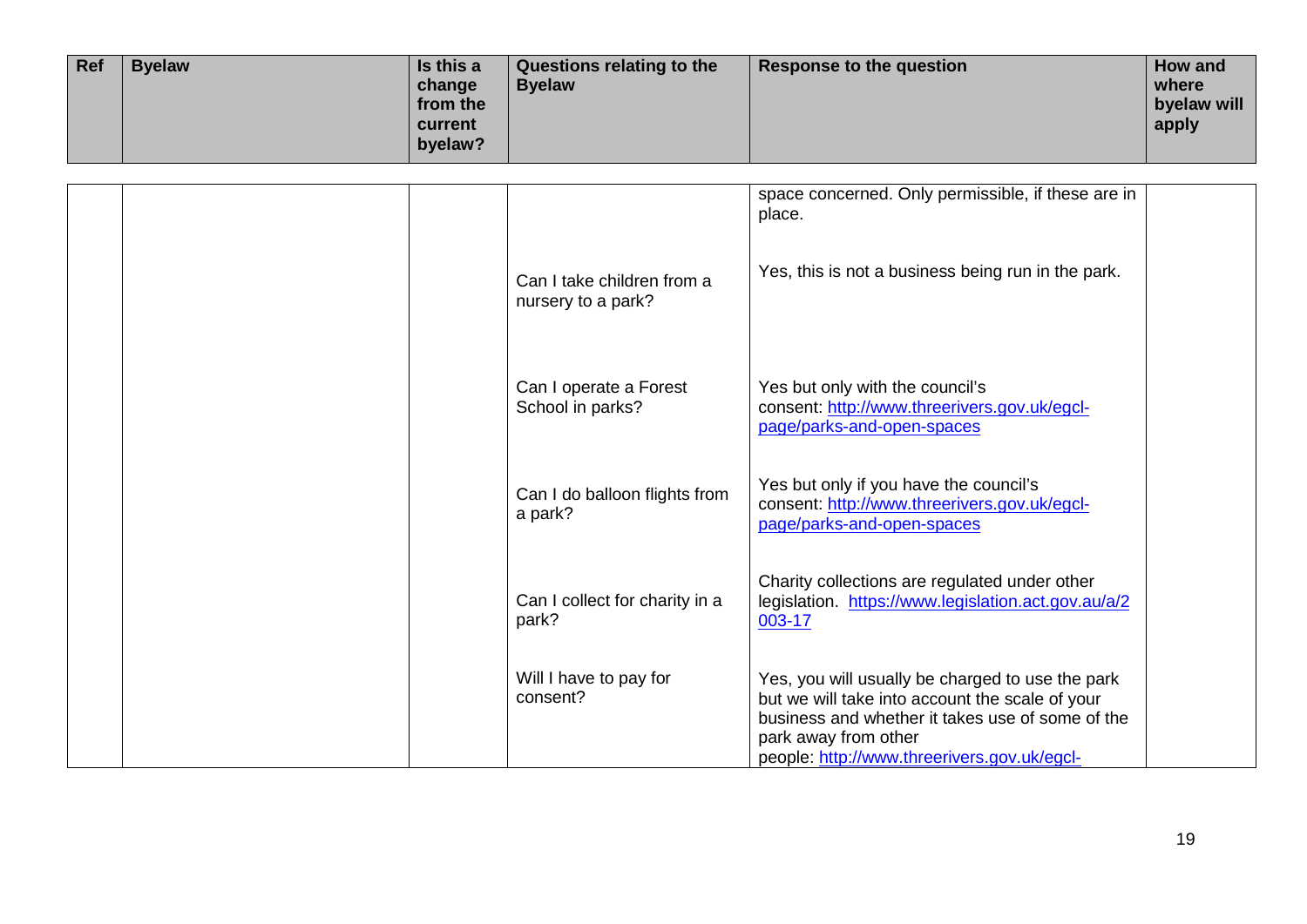| Ref | <b>Byelaw</b> | Is this a<br>change<br>from the<br><b>Current</b><br>byelaw? | Questions relating to the<br><b>Byelaw</b> | Response to the question | <b>How and</b><br>where<br>byelaw will<br>apply |
|-----|---------------|--------------------------------------------------------------|--------------------------------------------|--------------------------|-------------------------------------------------|
|-----|---------------|--------------------------------------------------------------|--------------------------------------------|--------------------------|-------------------------------------------------|

|    |                                                                                                                                                                                                                                                                                                       |                                    |                                                                                                        | page/parks-and-open-spaces                                                                                                                                                                                                                                        |                                                              |
|----|-------------------------------------------------------------------------------------------------------------------------------------------------------------------------------------------------------------------------------------------------------------------------------------------------------|------------------------------------|--------------------------------------------------------------------------------------------------------|-------------------------------------------------------------------------------------------------------------------------------------------------------------------------------------------------------------------------------------------------------------------|--------------------------------------------------------------|
| 42 | <b>Excessive noise</b><br>(1) No person shall, after being<br>requested to desist by any other<br>person in the ground, make or<br>permit to be made any noise which<br>is so loud or so continuous or<br>repeated as to give reasonable<br>cause for annoyance to other<br>persons in the ground by: | Original<br>Byelaw -<br><b>S20</b> | Does this include an MP3<br>device or CD player?<br>How do I get consent, if I am<br>holding an event? | In this context these are similar devices to radios,<br>amplifiers or tape recorders, so yes it does.<br>Consent might be specifically requested by<br>completing the Hire of Grounds form<br>: http://www.threerivers.gov.uk/egcl-page/parks-<br>and-open-spaces | This applies<br>to all sites<br>where<br>byelaws are<br>made |
|    | (a) shouting or singing;                                                                                                                                                                                                                                                                              |                                    |                                                                                                        |                                                                                                                                                                                                                                                                   |                                                              |
|    | (b) playing on a musical<br>instrument; or                                                                                                                                                                                                                                                            |                                    |                                                                                                        |                                                                                                                                                                                                                                                                   |                                                              |
|    | (c) by operating or permitting to be<br>operated any radio, amplifier, tape<br>recorder or similar device.                                                                                                                                                                                            |                                    |                                                                                                        |                                                                                                                                                                                                                                                                   |                                                              |
|    | (2) Byelaw 43(1) does not apply to<br>any person holding or taking part in<br>any entertainment held with the<br>consent of the Council.                                                                                                                                                              |                                    |                                                                                                        |                                                                                                                                                                                                                                                                   |                                                              |
| 43 | <b>Public shows and performances</b><br>No person shall without the<br>consent of the Council hold or take<br>part in any public show or<br>performance.                                                                                                                                              |                                    | How do I get consent from<br>the Council?                                                              | Consent might be specifically requested by<br>completing the Hire of Grounds form<br>: http://www.threerivers.gov.uk/egcl-page/parks-<br>and-open-spaces<br>Or if a licence is required, contact the Licencing                                                    | This applies<br>to all sites<br>where<br>byelaws are<br>made |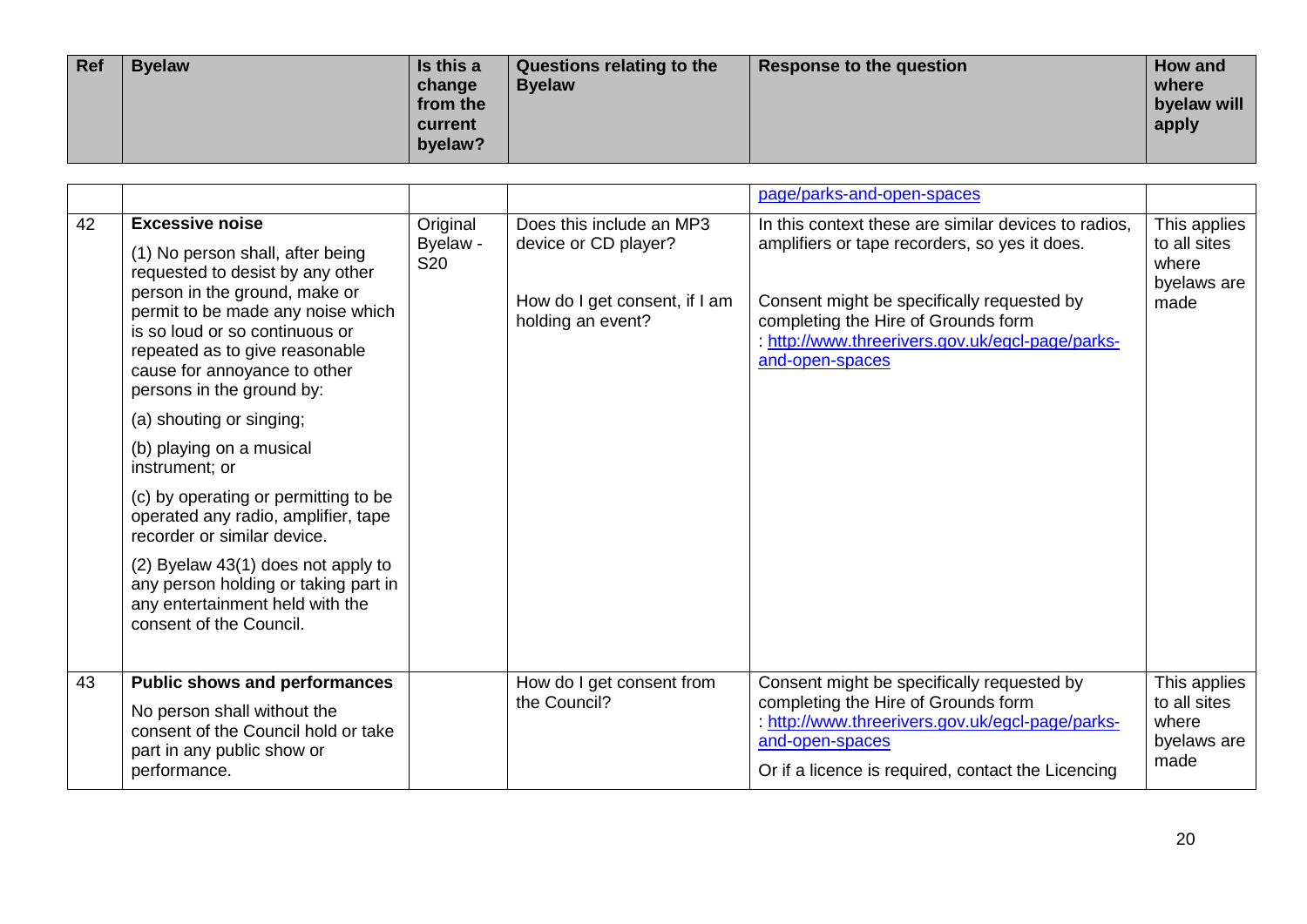| Ref | <b>Byelaw</b> | Is this a<br>change<br>from the<br>current<br>byelaw? | Questions relating to the<br><b>Byelaw</b> | Response to the question | How and<br>where<br>byelaw will<br>apply |
|-----|---------------|-------------------------------------------------------|--------------------------------------------|--------------------------|------------------------------------------|
|-----|---------------|-------------------------------------------------------|--------------------------------------------|--------------------------|------------------------------------------|

|    |                                                                                                                                                                                                                                                                                                       |                                           | team: Licensing. Team@threerivers.gov.uk                                                                                                                                                                                                                   |                                                              |
|----|-------------------------------------------------------------------------------------------------------------------------------------------------------------------------------------------------------------------------------------------------------------------------------------------------------|-------------------------------------------|------------------------------------------------------------------------------------------------------------------------------------------------------------------------------------------------------------------------------------------------------------|--------------------------------------------------------------|
| 44 | Aircraft, hang gliders,<br>paramotors and hot air balloons<br>No person shall except in case of<br>emergency or with the consent of<br>the Council take off from or land in<br>the ground in an aircraft, helicopter,<br>hang glider, paramotor (or similar<br>manned machine) or hot air<br>balloon. | How do I get consent from<br>the Council? | Consent might be specifically requested by<br>completing the Hire of Grounds form<br>: http://www.threerivers.gov.uk/egcl-page/parks-<br>and-open-spaces<br>Or if a licence is required, contact the Licencing<br>team: Licensing. Team@threerivers.gov.uk | This applies<br>to all sites<br>where<br>byelaws are<br>made |
| 45 | <b>Kites</b><br>No person shall fly any kite in such<br>a manner as to cause danger or<br>give reasonable grounds for<br>annoyance to any other person.                                                                                                                                               |                                           | The council would not consider the usual use of a<br>kite to be dangerous, however they can be used<br>in a dangerous manner.<br>The Council will only restrict the use of kites, if a<br>problem or dangerous behaviour occurs.                           | This applies<br>to all sites<br>where<br>byelaws are<br>made |
| 46 | <b>Metal detectors</b><br>No person shall without the<br>consent of the Council use any<br>device designed or adapted for<br>detecting or locating any metal or<br>mineral in the ground.                                                                                                             |                                           | The council does not encourage metal detecting.<br>This can often leave divots and holes which are<br>dangerous to runners and walkers, amongst<br>others.<br>Metal detectors are especially unwelcomed in the<br>nature reserves.                         | This applies<br>to all sites<br>where<br>byelaws are<br>made |
|    | <b>Part 8 - Miscellaneous</b>                                                                                                                                                                                                                                                                         |                                           |                                                                                                                                                                                                                                                            |                                                              |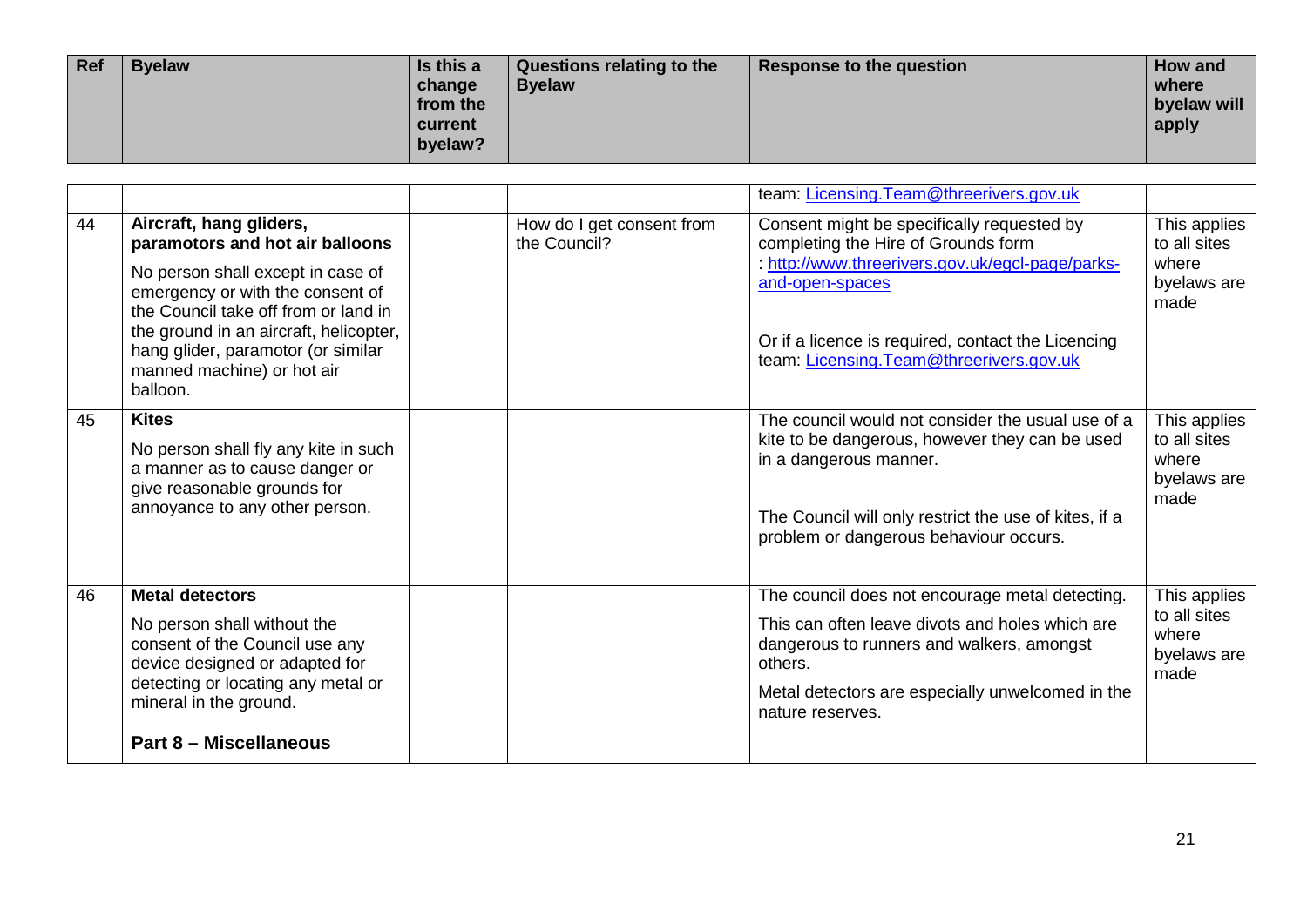| Ref | <b>Byelaw</b> | Is this a<br>change<br>from the<br>current<br>byelaw? | Questions relating to the<br><b>Byelaw</b> | Response to the question | How and<br>where<br>byelaw will<br>apply |
|-----|---------------|-------------------------------------------------------|--------------------------------------------|--------------------------|------------------------------------------|
|-----|---------------|-------------------------------------------------------|--------------------------------------------|--------------------------|------------------------------------------|

| $\overline{47}$ | <b>Obstruction</b><br>No person shall obstruct:<br>(a) any officer of the Council in the<br>proper execution of his duties;<br>(b) any person carrying out an act<br>which is necessary to the proper<br>execution of any contract with the<br>Council; or<br>(c) any other person in the proper<br>use of the ground.                                                                                                                                                                                                                                                 | Original<br>Byelaw -<br><b>S18</b> | This applies<br>to all sites<br>where<br>byelaws are<br>made |
|-----------------|------------------------------------------------------------------------------------------------------------------------------------------------------------------------------------------------------------------------------------------------------------------------------------------------------------------------------------------------------------------------------------------------------------------------------------------------------------------------------------------------------------------------------------------------------------------------|------------------------------------|--------------------------------------------------------------|
| 48              | <b>Savings</b><br>(1) It shall not be an offence under<br>these byelaws for an officer of the<br>Council or any person acting in<br>accordance with a contract with the<br>Council to do anything necessary<br>to the proper execution of his/her<br>duty.<br>(2) Nothing in or done under these<br>byelaws shall in any respect<br>prejudice or injuriously affect any<br>public right of way through the<br>ground, or the rights of any person<br>acting lawfully by virtue of some<br>estate, right or interest in, over or<br>affecting the ground or any part of |                                    | This applies<br>to all sites<br>where<br>byelaws are<br>made |